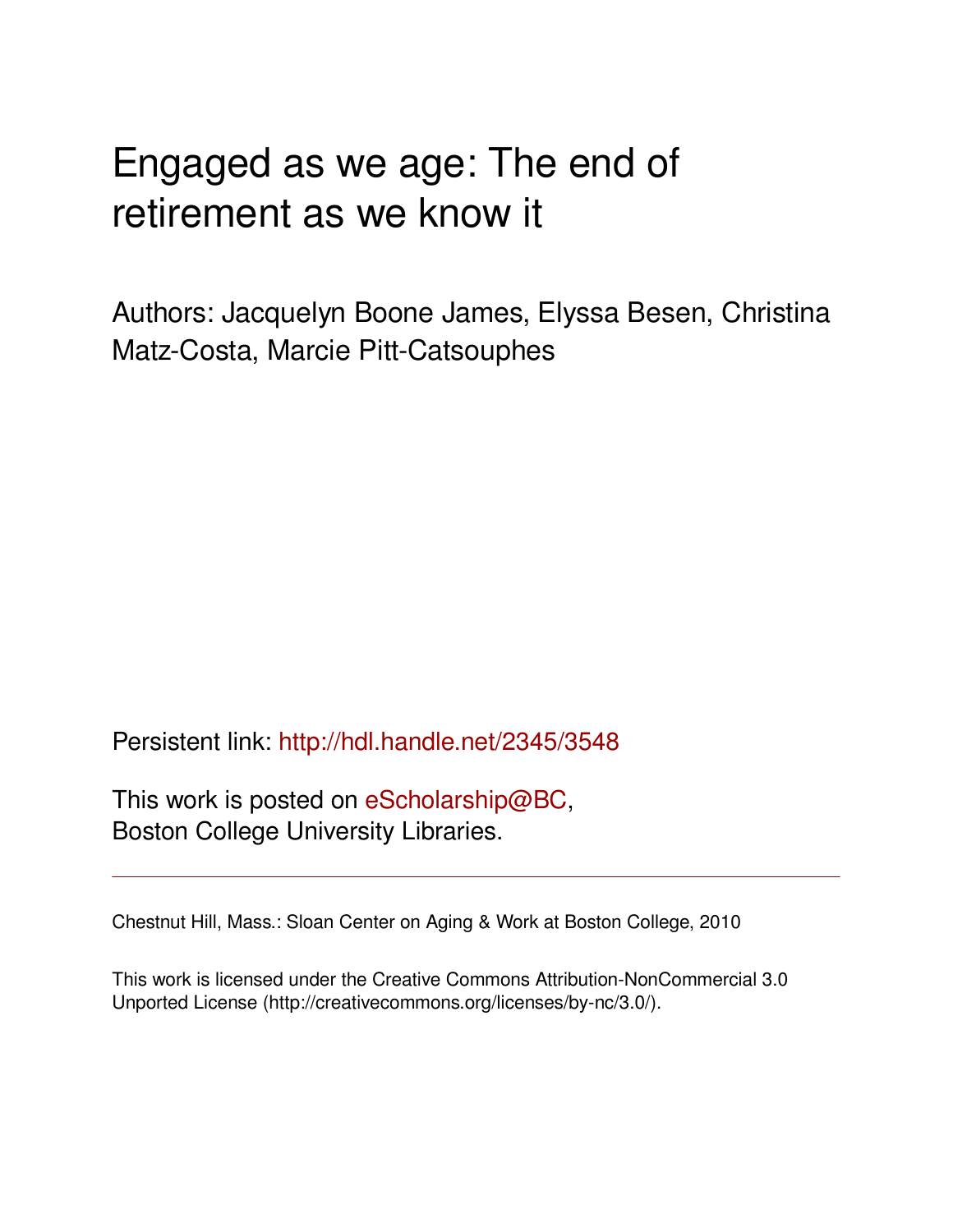



## *The End of Retirement as We Know It?*

Jacquelyn B. James, Elyssa Besen, Christina Matz-Costa & Marcie Pitt-Catsouphes

In this issue brief, we explore:

#### **What are some of the old assumptions and expectations about aging?**

• To what extent are these assumptions and expectations the reality for older adults?

## **What are some of the new views of aging (Successful Aging and Productive Aging)?**

• What are the critiques of these views?

## **What are the benefits of a revised conceptual model: Engaged as We Age?**

• Are we witnessing the end of retirement "as we know it"?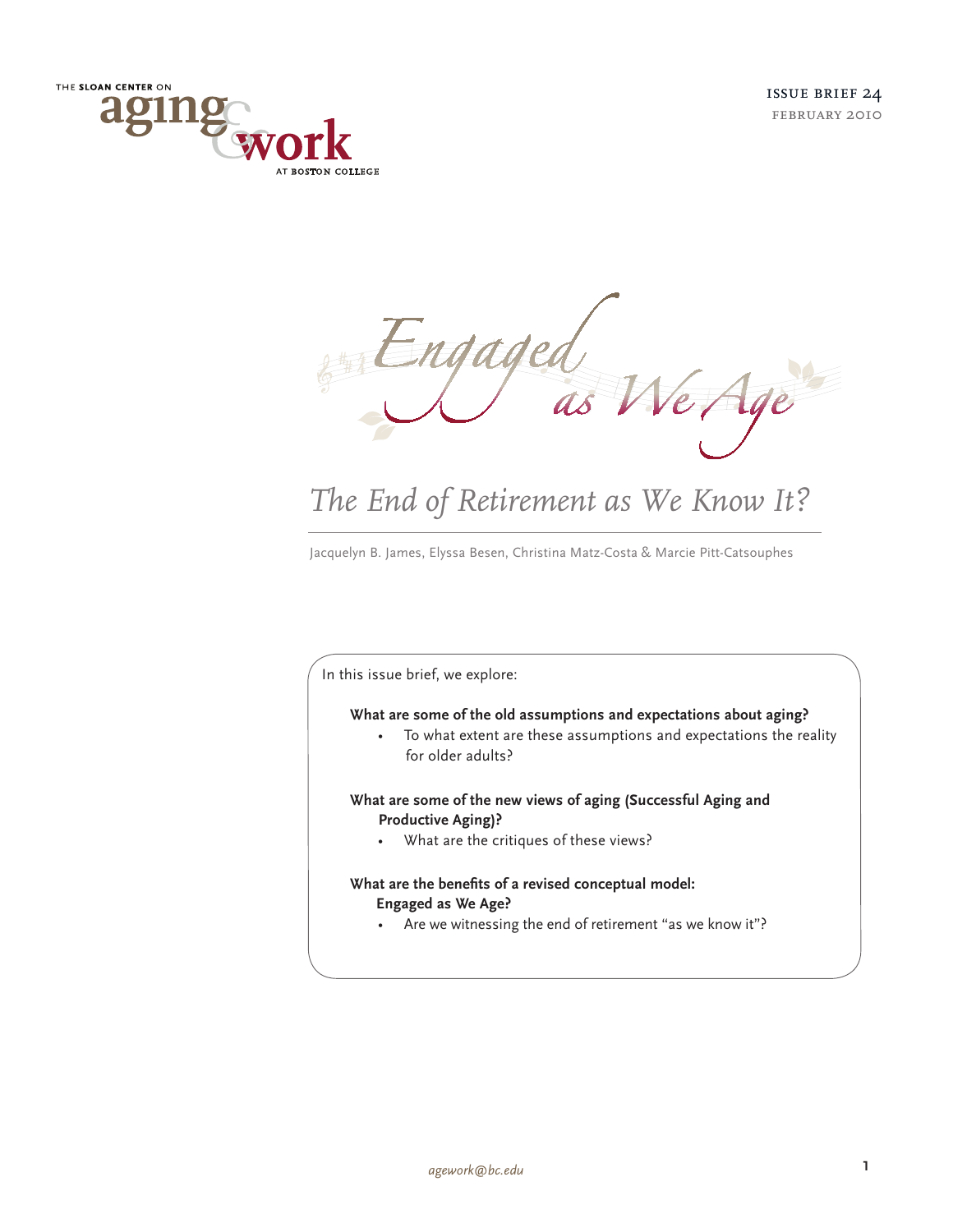## **contents at a glance**

| I. Introduction                                  |    |
|--------------------------------------------------|----|
| II. Old Assumptions and Expectations about Aging |    |
| III. New Views on Aging                          |    |
| IV. Engaged as We Age                            | 10 |

The Sloan Center on Aging & Work is grateful for the generous support of the Alfred P. Sloan Foundation for this Issue Brief.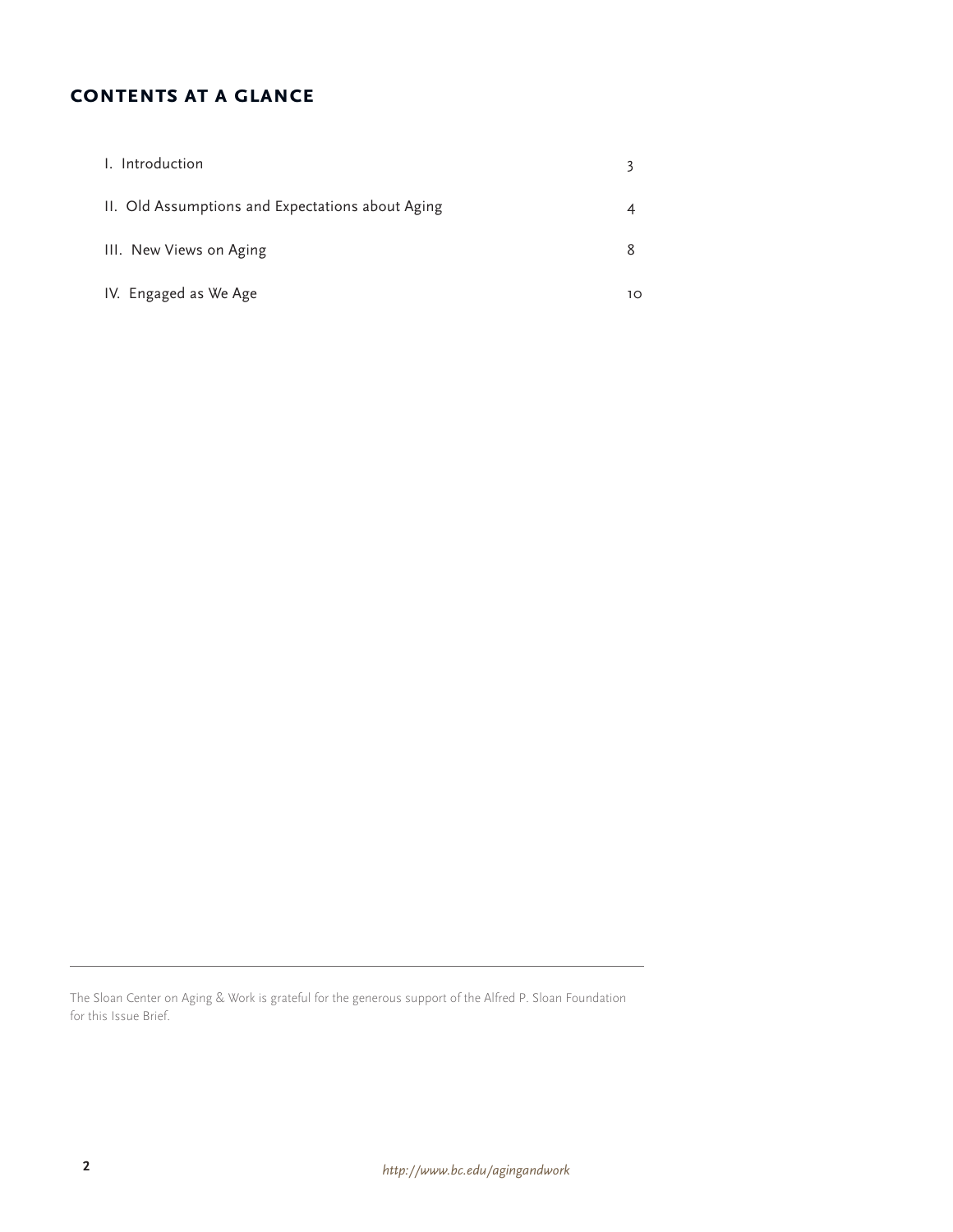## **i. introduction**

Growing old in the 21<sup>st</sup> century is not what it used to be. Retirement as a short period of "subsidized vacation" is changing too.<sup>1</sup> Some say nothing short of a revolution is going on.2 Yet, some are still stuck in old ways of thinking about aging and later life.

Over the past couple of decades, gerontologists have wrestled with ways to overcome outdated and mostly negative perceptions of growing older. The added years of longevity and health enjoyed by many of today's older citizens are unprecedented and, as such, represent opportunities for a variety of approaches to contentment, satisfaction, and even continued growth in later life.<sup>3</sup>

The question then becomes how to move beyond the old idea of old age as a "roleless role"4 or a time of disengagement from the social world and provide the optimal structure for maximizing opportunities for well-being and vitality.<sup>5</sup>

To circumvent several old ways of thinking, much research attention has been focused on strategies to help individuals "age successfully,"4 "age productively,"6 or "age well."7 The introduction of such concepts has challenged many of the old assumptions and expectations for the roles that older adults should/will assume. Numerous studies in these frameworks point to the many choices that people have for changing the old script of deterioration and decline, while also highlighting compensatory strategies that adaptive individuals use to deal with gains and losses associated with aging.<sup>8,9</sup>

Despite the promise of these new paradigms, however, there have been critics who suggest that value labels such as healthy and productive aging imply that there is a "best way, an only way" to age well, and that people who develop a debilitating disease are "unsuccessful." In order to address the concerns proposed by critics, a revised model of aging is required which extends the views of successful and productive aging to include dimensions of involvement and well-being that have been omitted from previous models and to further break down the negative perceptions of aging that have been observed.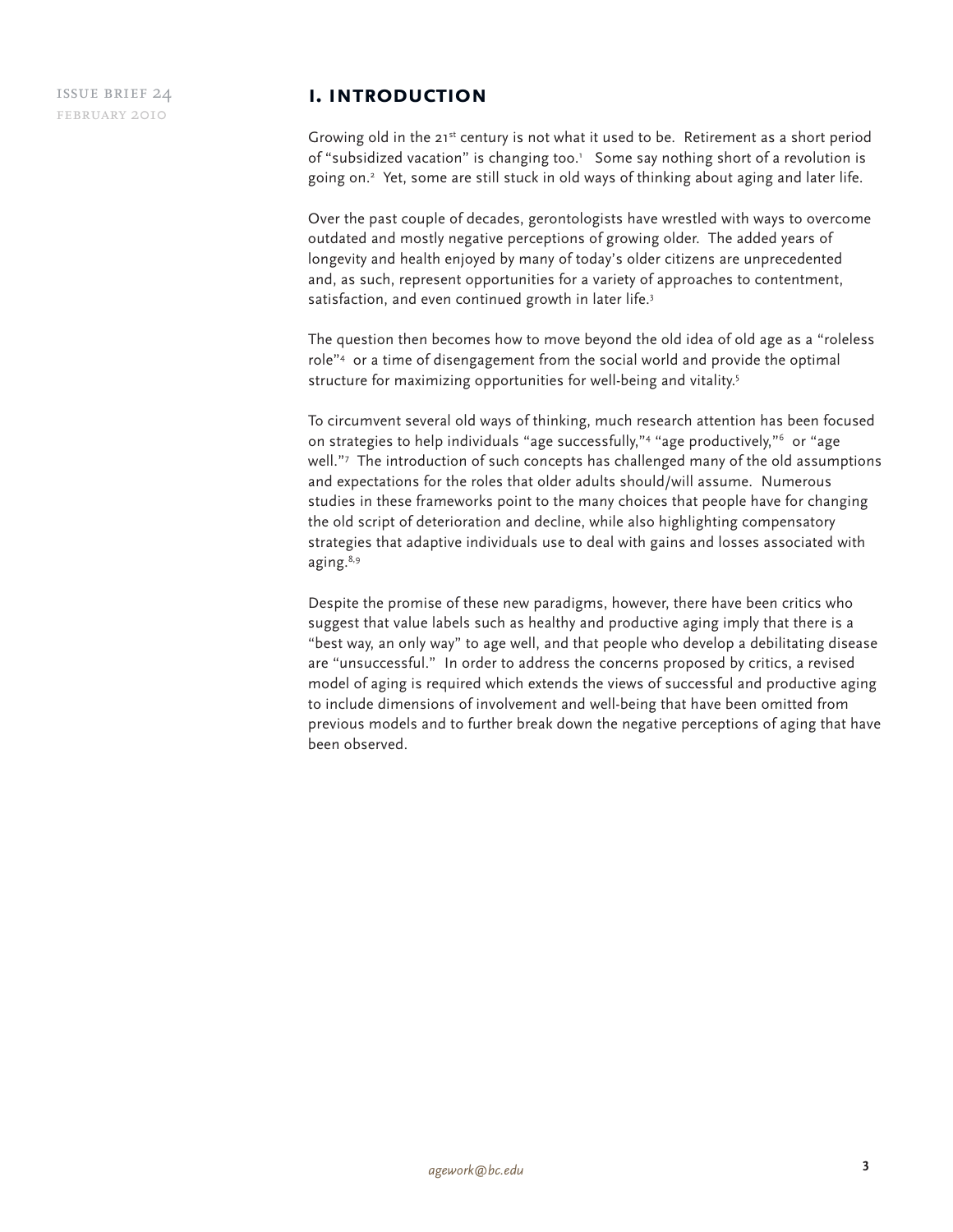## **ii. old assumptions and expectations about aging**

In our society, fear of aging abounds. It is no wonder given the predominant and persistently negative views about growing old. This reality is particularly troublesome given the extended vitality and health currently enjoyed by older adults. We have identified ten old assumptions and expectations about aging which limit or serve to constrain options for taking advantage of today's longevity revolution.<sup>10</sup>

Ω *Old way of thinking #1: "Old" means frail.*

In our society, the term *old* is often synonymous with *frail*. In fact, people, no matter how old, are not seen as "old" until they are frail.<sup>11</sup> Research, however, suggests a different story. Only 8% of older women and 4% of older men, aged 65 or older require help with activities of daily living, which include bathing, dressing, eating, etc.<sup>12</sup> Only 30% of older community-dwelling adults experienced a fall over the course of the year, with only 10-20% experiencing multiple falls, which is one indicator of frailty.<sup>13</sup> Manton and his colleagues (2006) recently reported that 78% of the 75-84 age group was "non-disabled," i.e., few are frail.<sup>14</sup>

Ω *Old way of thinking #2: People typically have only a few years to live after age 65; if people do live long after age 65, they are infirm, situated in nursing homes, and depressed.*

This assumption/expectation has been changing rapidly. "Average life expectancy at age 65…increased by 31% from 1950-2002. Today, a 67-year-old woman can expect to live, on average, over 18 years."<sup>15</sup> Moreover, as noted in old-way-of-thinking #1, these older adults with longer life spans are not dependent. In a book edited by Wink & James (2007), authors used longitudinal data to examine changes in physical, mental, and cognitive health over the years 65-79. While these authors did find evidence of *slight* declines, the slopes were gentle, not precipitous; most importantly, even at age 79, people were well and healthy enough to do most anything they wanted to.3

There is a common misconception in our society that once a person hits a certain age, he/she is confined to a nursing home. Many older adults, however, live into their 70s, 80s, and 90s without ever leaving their homes. "According to the U.S. Bureau of the Census, slightly over 5% of the 65+ population occupy nursing homes, congregate care, assisted living, and board-and-care homes, and about 4.2% are in nursing homes at any given time. The rate of nursing home use increases with age from 1.4% of the young-old to 24.5% of the oldest-old. Almost 50% of those 95 and older live in nursing homes."16

While older adults are often assumed to be depressed and unhappy, the reverse is actually true. A very small percentage (approximately 5%) of adults over age 65 are clinically depressed and overall, depression rates are lower in older adults than in any other age group.<sup>17,18,19</sup> Most importantly, few older adults are miserable.<sup>20</sup>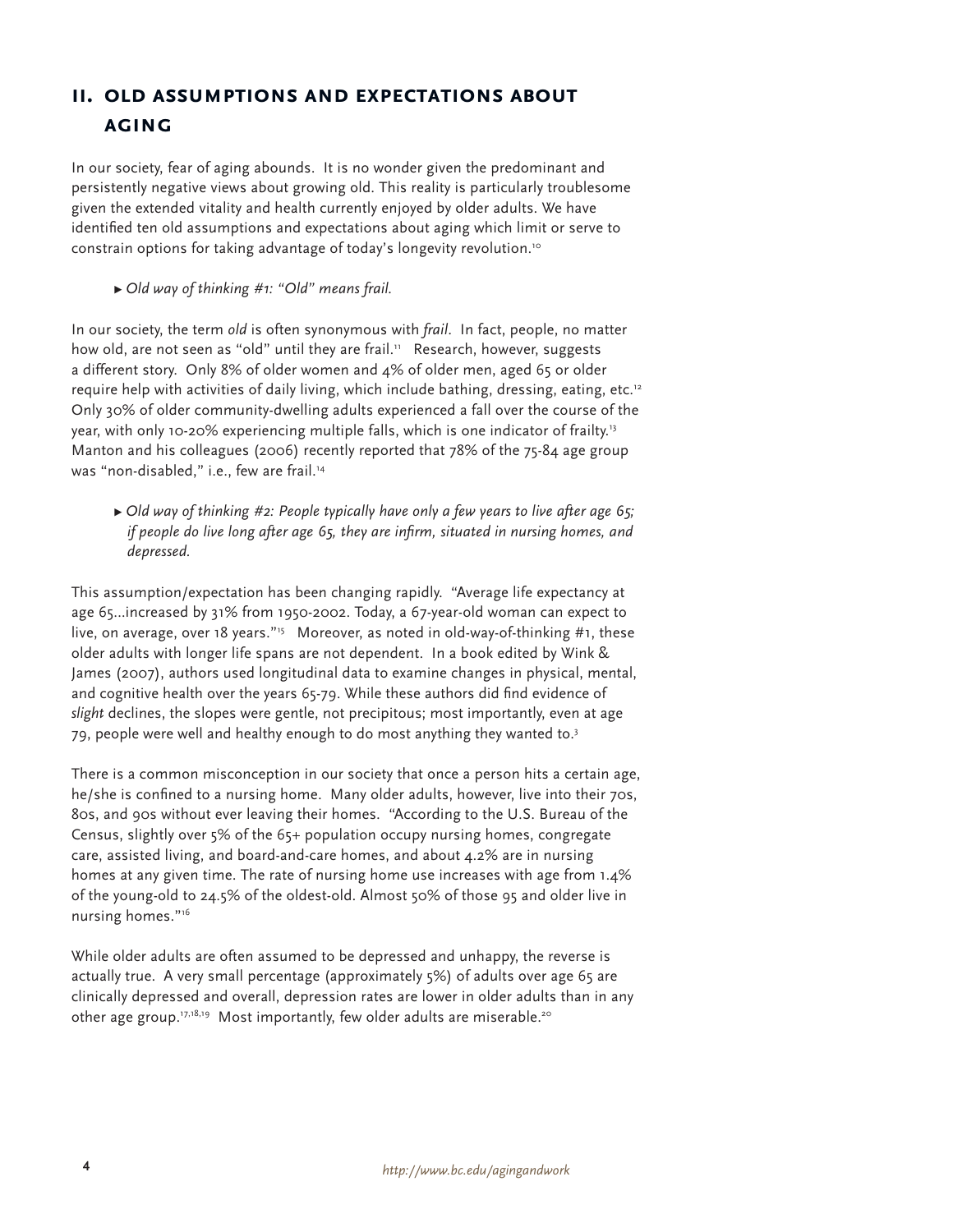Ω *Old way of thinking #3: People over 65 do not belong in the workforce.*

One old way of thinking about older workers is that once they hit retirement age, they are no longer capable of continuing to work and be productive members of society. As a result, there is a perception of incompetence among adults who are past traditional retirement ages. For such a long time, employers have maintained this perspective, yet research shows that the majority of older adults are quite capable. For example, approximately two-thirds of adults ages 65-79 are healthy enough to participate in the workforce should they chose to.<sup>21</sup> The good news is that this assumption/expectation that retirees are incapable of continued work appears to be changing somewhat as certain retail operations recruit and make a big statement about the value of older employees; the AARP recognizes numerous organizations for "age-friendliness."

Ω *Old way of thinking #4: The older population in our country is respected and revered.*

Despite many efforts to improve the image of aging and get beyond the demise and decline mentality, negative views of older adults are very prevalent in our society. Older adults still grow into a very unwelcoming and denigrating culture.<sup>22</sup> Levy and Banaji (2004), who study "implicit ageism," have found that some of the largest numbers of negative attitudes observed (in comparison to attitudes about race and gender) are those toward older adults. Even older people themselves denigrate the aged.<sup>23</sup> With ageist attitudes as a part of everyday life, older adults are often treated with disregard and even contempt.

Ω *Old way of thinking #5: We should work hard all our lives knowing that we can have all the leisure and fun we want during a retirement funded in large part by our employer.* 

In previous decades this assumption/expectation may have been true, but as many employers have shifted from defined benefit pensions to defined contribution plans, older adults no longer have the financial security in retirement that was once made possible by employers.<sup>24</sup> "Many in the boomer generation [the next generation to retire], and those that follow, will not have the kind of company pension that previous generations received from employers as compensation for their lifelong labor. Instead, they have been expected to supplement their Social Security funds by patching together a postretirement income stream from a variety of voluntarily funded investment vehicles like 401(k)s, and personal savings."20

Moreover, changes in the current economy have forced many retired people to find work and many who are retirement-eligible to rethink their plans.<sup>25</sup> Thus, some people need to work for financial reasons. Add these numbers to those of current older workers who want to continue work for the many psychological and social benefits that work affords, and the idea of retirement as work-free becomes another old way of thinking.<sup>26,27</sup>

Finally, some have argued that we should spread work, family, leisure, and volunteer activities across the life span and not sacrifice young families to a life with a singleminded focus on work, and not put all expectations for leisure in the post work "retirement" basket.<sup>20,28</sup> Clearly, one new way of thinking involves acceptance of the idea that *employment* is entirely compatible with *retired* living today.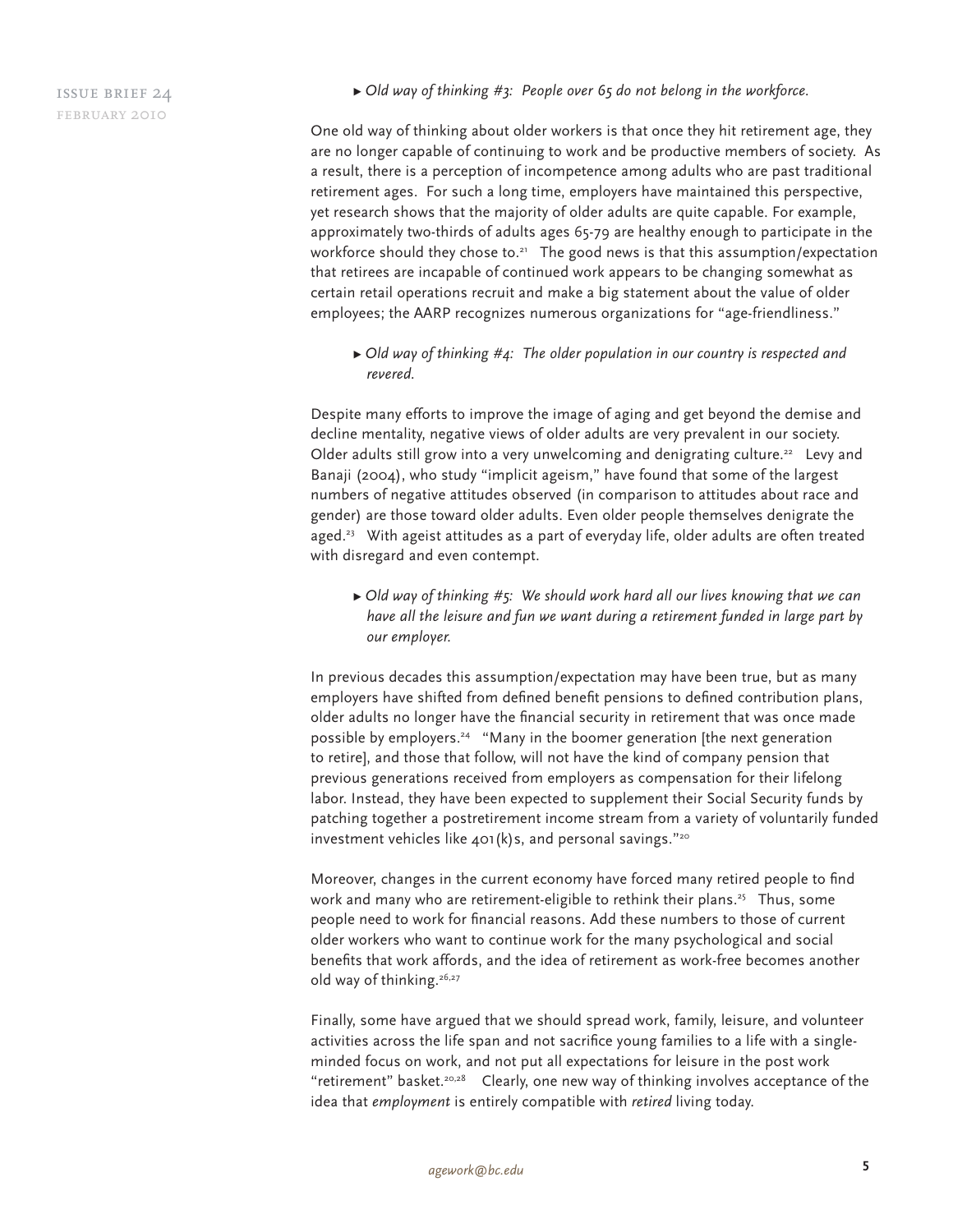## Ω *Old way of thinking #6: Caregiving for elder parents is typically done by unemployed daughters and daughters-in-law.*

Caregiving for elder parents is often disproportionately provided by women, usually a daughter. While in previous decades, these daughters were unemployed, today, these same daughters are more likely to be working and worried about their own financial future. They are also more likely than men are to quit their jobs, even in *anticipation* of caregiving needs.<sup>29</sup> Organizations that show a willingness to work with employees who have caregiving needs by offering them flexibility on the job, or leaves of absence with the promise of holding their positions, are much less likely to lose those employees.

In recent years, a greater proportion of men are providing care. There are several factors contributing to this trend, including the increased participation of women in the labor force and changes in gender role expectations, more family-friendly workplace policies that apply to both men and women, and the growing number of elders requiring care.<sup>30</sup> Most of these men are employed, but are less likely than are women to quit their job, choosing instead to hire professional help. In fact, Dentinger and Clarkberg (2002) found that men who have caregiving responsibilities retire at a slower rate than do women who have caregiving responsibilities.<sup>31</sup>

## Ω *Old way of thinking #7: Older employees are pining for retirement and are therefore uninterested in training and development opportunities.*

One of the most persistent preconceived notions about older workers is the belief that they are not interested in training and development opportunities based on the old way of thinking that they are "checked out" (hankering for retirement), or worse, "slow to learn," or "difficult to train."<sup>32, 33, 34</sup> Indeed, there are many negative perceptions of older workers' qualifications for work and desires for opportunities<sup>35, 36</sup> especially in the area of training.<sup>37</sup> As a result, older workers are often denied training opportunities.<sup>37, 38</sup> Many studies have shown than older employees are interested in training.<sup>23</sup>

## Ω *Old way of thinking #8: Older adults have adequate and affordable health insurance.*

As with old-way-of-thinking #7, this assumption/expectation may have been true in prior decades, but today many employers, experiencing rising healthcare costs, have been scaling back or eliminating their retiree health insurance benefits.<sup>39</sup> "The proportion of firms with 500 or more employees offering retiree health insurance to supplement Medicare coverage fell from 44% in 1993 to 28% in 2004."15 As a result of this trend, older employees are forced to remain in the workforce longer or find other supplemental plans for Medicare. Here again, work is important to some older adults for maintaining health benefits. A recent study of Baby Boomers conducted by Merrill Lynch found that most older adults would like to continue working.<sup>40</sup>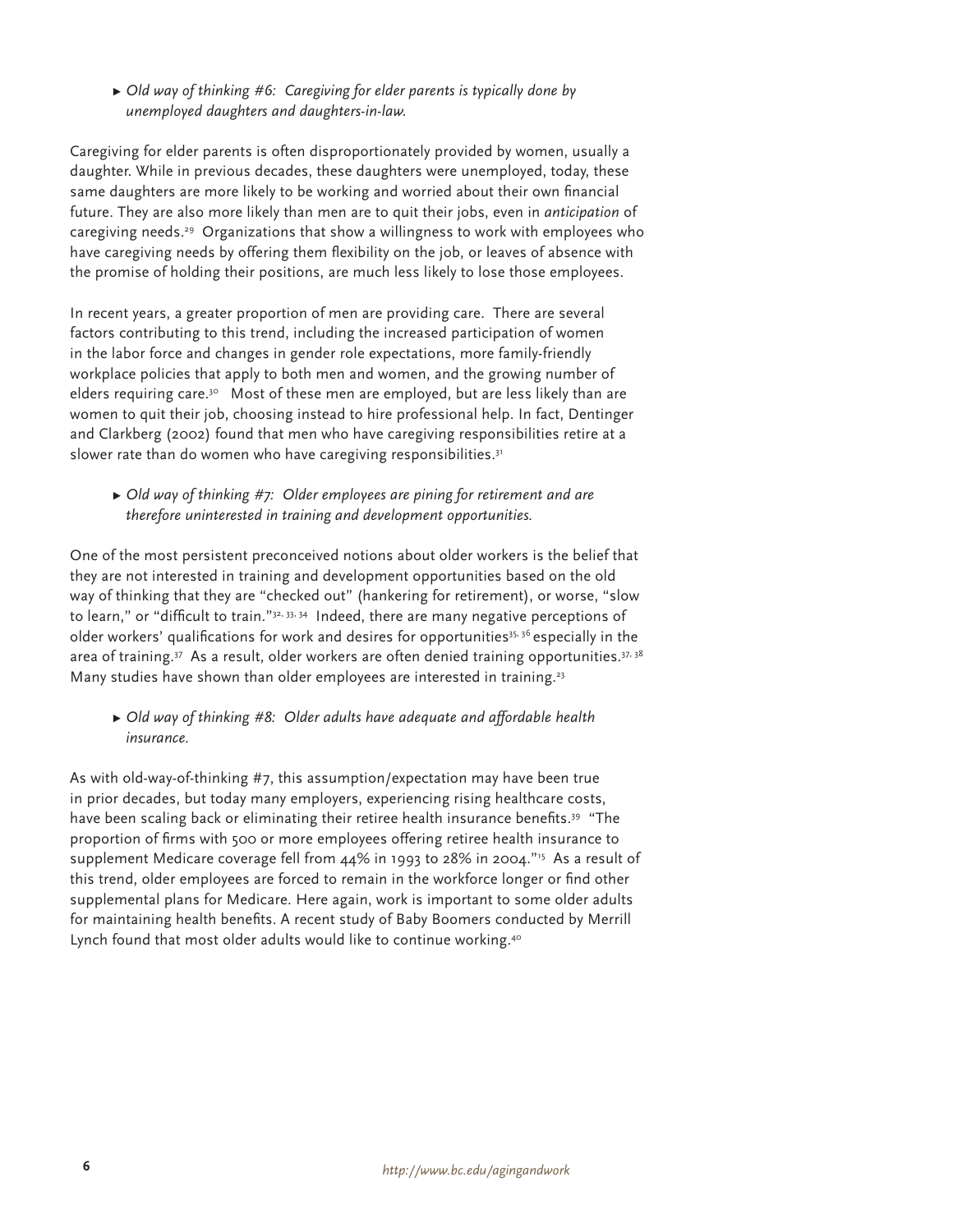Ω *Old way of thinking #9: Social Security provides retirees with a solid foundation for financial security.*

Social Security never was intended to fully fund retired living. Rather, it was meant, as the title suggests, as a supplement to savings and other sources of financial support. Moreover, the government program itself was never fully pay-as-you-go; it began with a deficit that lawmakers in the 1930s knew had to be made up over time. Unless changes are made to the ways that funds are collected/managed, it is scheduled to be able to pay only about 74% of expected benefits by 2040.<sup>15</sup> Such projections may change if economic circumstances improve, or if more older workers delay retirement and thus delay collecting benefits, or if, importantly, older people continue to work and therefore continue to pay into Social Security.

The corollary to the old way of thinking that Social Security covers retirement expenses is its opposite, that older people today are quite well-off and not in need of it. Unfortunately, this old way of thinking is still prevalent among those who refer to older people as "greedy geezers." The reality is quite a different story. Older adults rely on social security to maintain their lifestyles. "Social Security, which nearly eliminated poverty among the elderly overnight, is arguably the most successful government program in American history,"20 "a truly amazing national achievement that, unfortunately, is now 'under siege'."15

Social Security is the reason that so many people in later life are doing well. "For men, ages 65-79, Social Security provides (on average) 41% of their personal income… for [similarly-aged] women, income from Social Security…provides 56% of personal income… and more than 60% for 75-79 year old women...[Still] between 6% and 7% of men age 65-79 and between 9% and 12% of women in that age group live in poverty. Poverty rates are between 2-4 times higher for Blacks, Hispanics, and Asian Americans."41 Thus, Social Security is not enough for a fully funded retirement for most people, nor is it true that it is no longer needed.

Ω *Old way of thinking #10: Older people who gradually disengage from work, social connections, and community activities are adapting to the inevitable need to withdraw from the world.* 

Disengagement theory, popularized by Cummings and Henry in the late 1950s and 1960s, proposes that "disengagement is an inevitable process, the mutual withdrawal by society and by the aged person from roles, obligations, and responsibilities that society and the aged person expect from one another. They [Cummings and Henry] postulated that the aged person is not necessarily deserted by the social structure but rather prefers to limit his sensory input gradually, and that he himself reduces his social involvement and prefers to maintain a social distance."<sup>42</sup> However, older adults do not necessarily wish to disengage from society, "…it is society that compels individuals to disengage…[older people]…are part of a system that coerces [them] to relinquish valued roles in the interests of societal stability."43

In sum, many, if not all, of these old ways of thinking limit options for older adults who want to take advantage of their extended vitality and health. In order for older adults to be able to live their lives to the fullest, assumptions and expectations such as these need to be refuted and updated. Most importantly, social, political, and structural changes are needed that reflect the new realities. Where do we go from here?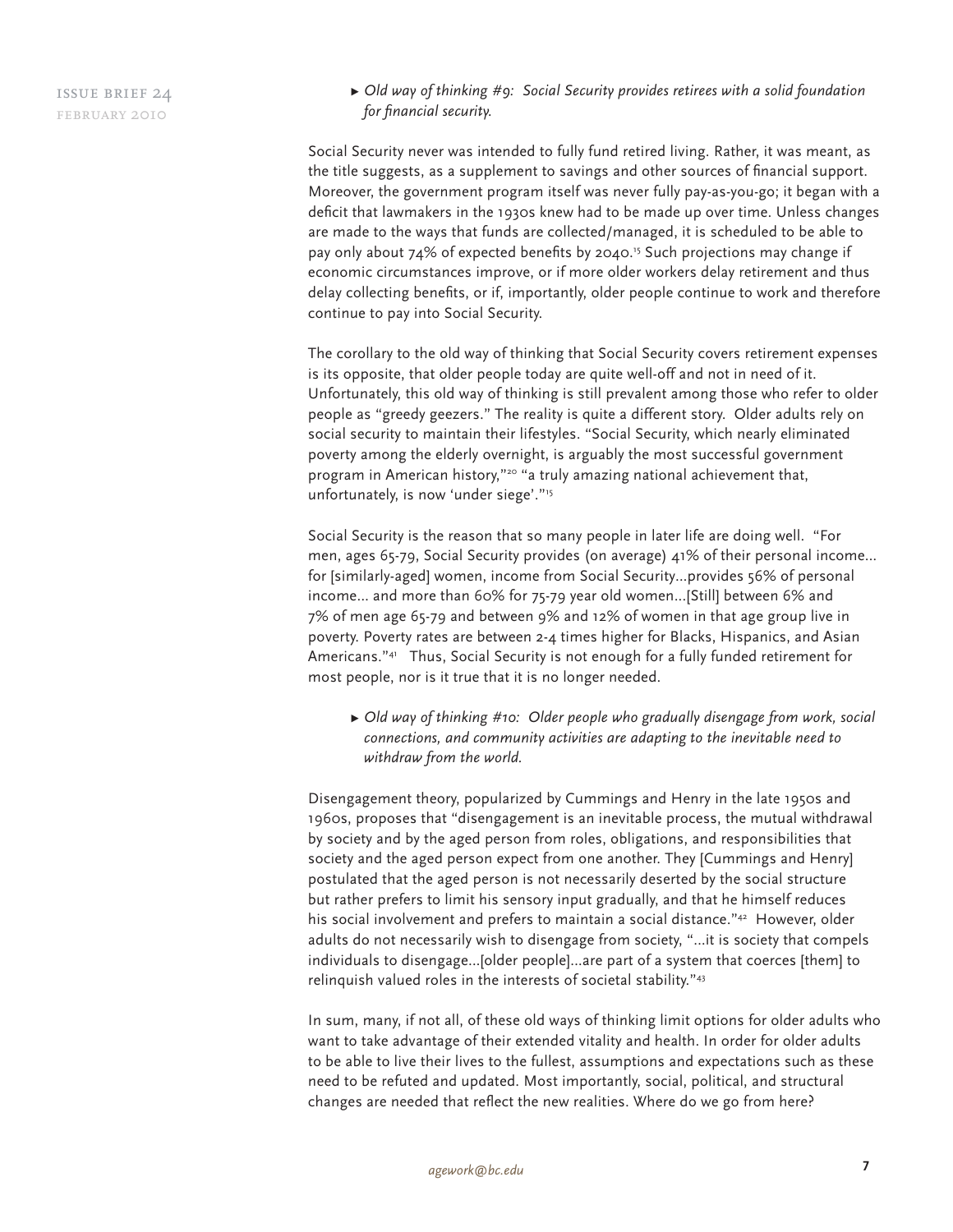## **iii. new views of aging**

Researchers interested in aging have long recognized a need to move beyond the old paradigm that focused on disability and demise. For more than 20 years, there have been paradigm shifts celebrating such concepts as "successful aging" and "productive aging" which aim to dispel old assumptions and expectations.

Successful aging has been defined many ways but it is generally known by the definition popularized by Rowe & Kahn. According to these authors, there are three components to successful aging: "low probability of disease and disease-related disability, high cognitive and physical functional capacity, and active engagement with life".44 While all three of these individual components are important, it is the combination of the three that is conceptualized as successful aging. However, "if an aging individual does not fulfill these requirements of successful aging they have 'usually' aged and do not fulfill their role and needs of society. They will neither adapt to the process of aging nor contribute productively to society thus, becoming burdensome to society."45





Productive aging is a similar idea but elaborates one of the elements of successful aging —"engagement with life." Productive aging refers to "activities that produce goods and services, whether paid or not," and focuses attention on the contributions that older adults make at work, in volunteer capacities, and with caregiving (either to spouses, parents, family members with disabilities, or grandchildren)."6 This theory emphasizes the importance of continued productivity and engagement in activities for aging well and for contributing to the social good.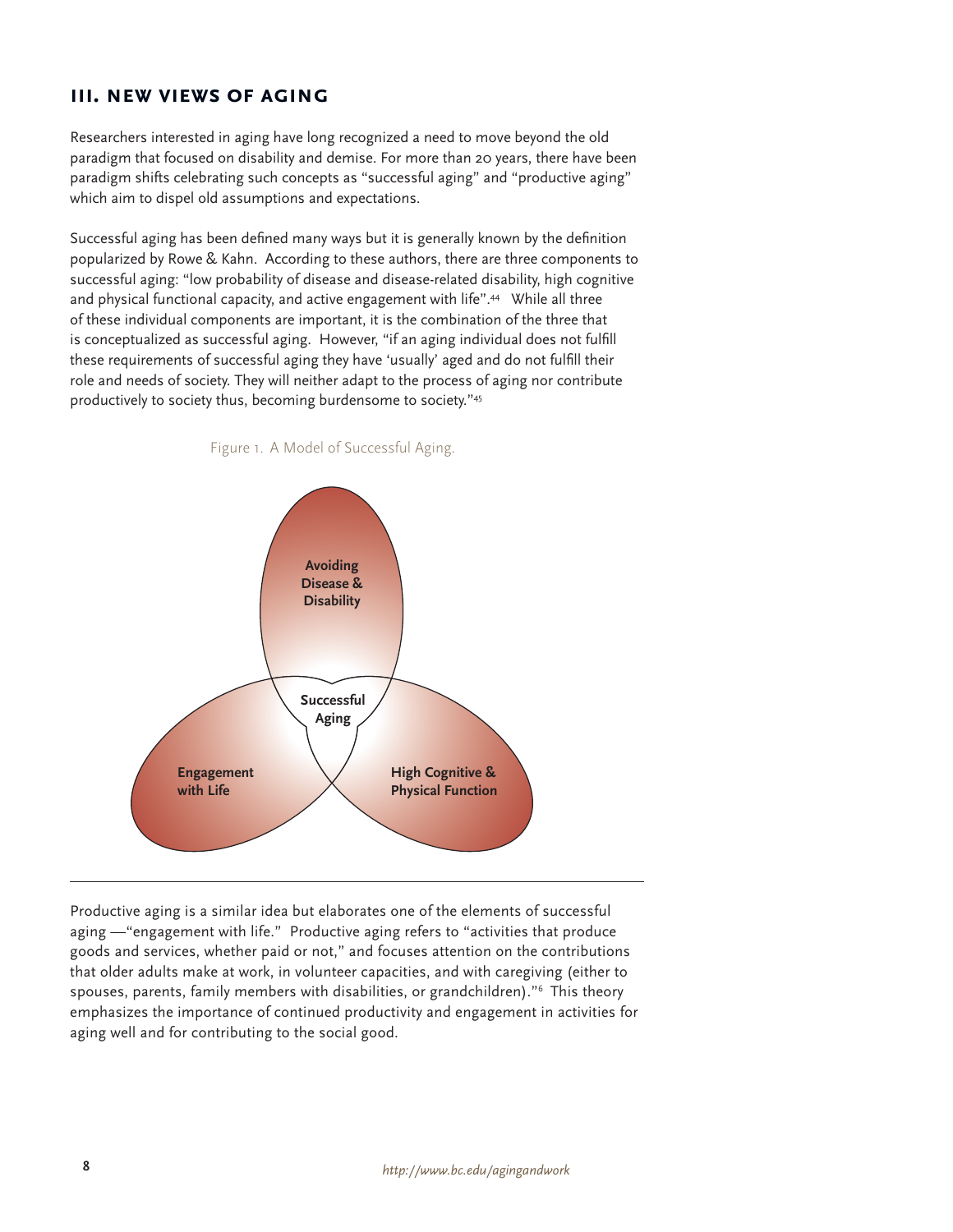These models are not without their critics. Successful aging, for example, has been questioned by some who say that it is defined by late midlife academic researchers and not older people themselves.46 Productive aging, on the other hand has been rejected by those who argue that this concept "places responsibility, some would say, blame, on the individual and may also create expectations for 'work' (especially for women) for many years, often without pay through the end of life." $47$  A similar point can be made about successful aging which puts all the responsibility for healthy aging on older individuals, without any reference to social policies or the availability of "age-friendly" neighborhoods, or for quality healthcare that might be very important in the older person's ability to age well. A legitimate criticism of both models is that they do not focus on racial, gender, or socio-economic inequalities even though the components of the models may be race-, gender-, and socio-economic status-dependent.<sup>47</sup> For example, socio-economic status is an important factor in health outcomes which in turn is a factor in a person's ability to age successfully.<sup>48</sup>

Perhaps the most worrisome criticism of both concepts is the idea that if there is successful or productive aging, there must also be unsuccessful aging or unproductive activities. "The covert ideology of old age always oscillates between two poles: depicting, on the one hand, the 'well-derly' (active, healthy, 'normalized') and, on the other hand, the 'ill-derly'–…the 'failure model'."49 The idea, for example, that normal processes of aging render an older person to be unsuccessful, i.e., "if an individual does not evade disease then they cannot fully benefit from other measures of wellness or success."<sup>45</sup> We know, however, that older adults are able to live happy and fulfilling lives despite disability and disease and despite lack of productivity; thus the idea that the development of an illness or disability outside of one's control connotes some lack of success is very limiting. The Young @ Heart Chorus is made up of mostly disabled, elderly adults who are living fulfilling and enriching lives—singing and performing across the country— in the face of their disability.<sup>50</sup> Developing a debilitating disease should not imply that one is unsuccessful; neither should one's retirement activities such as the pursuit of leisure, health promoting activities, or socializing be discounted as *unproductive*. Life should not be seen as a series of failures.

 A third concept that has received less attention than either productive or successful aging is the idea of "meaningful aging," which is defined as an "individually constructed cognitive system that is grounded in subjective values and capable of endowing life with personal significance and satisfaction."<sup>51</sup> "When many of the major sources of meaning, such as work, social status, and activity are threatened or diminished, as in the case of advancing age, the question, "Why survive?" becomes urgent.<sup>52</sup> One's health and life satisfaction importantly depends on whether this existential need is met."<sup>51</sup> By examining one's life through this lens, one may be able to transcend personal losses and despair. Members of the Young @ Heart Chorus mentioned earlier, for example, speak about how much their touring and singing has enriched their lives even though all of them are frail in one way or another. In one episode, a key member of the chorus died while on tour; members mourned but kept on singing—in this instance for a group of prisoners. Thus, the meaningful aging model endows later life with dignity and value in spite of illness and frailty.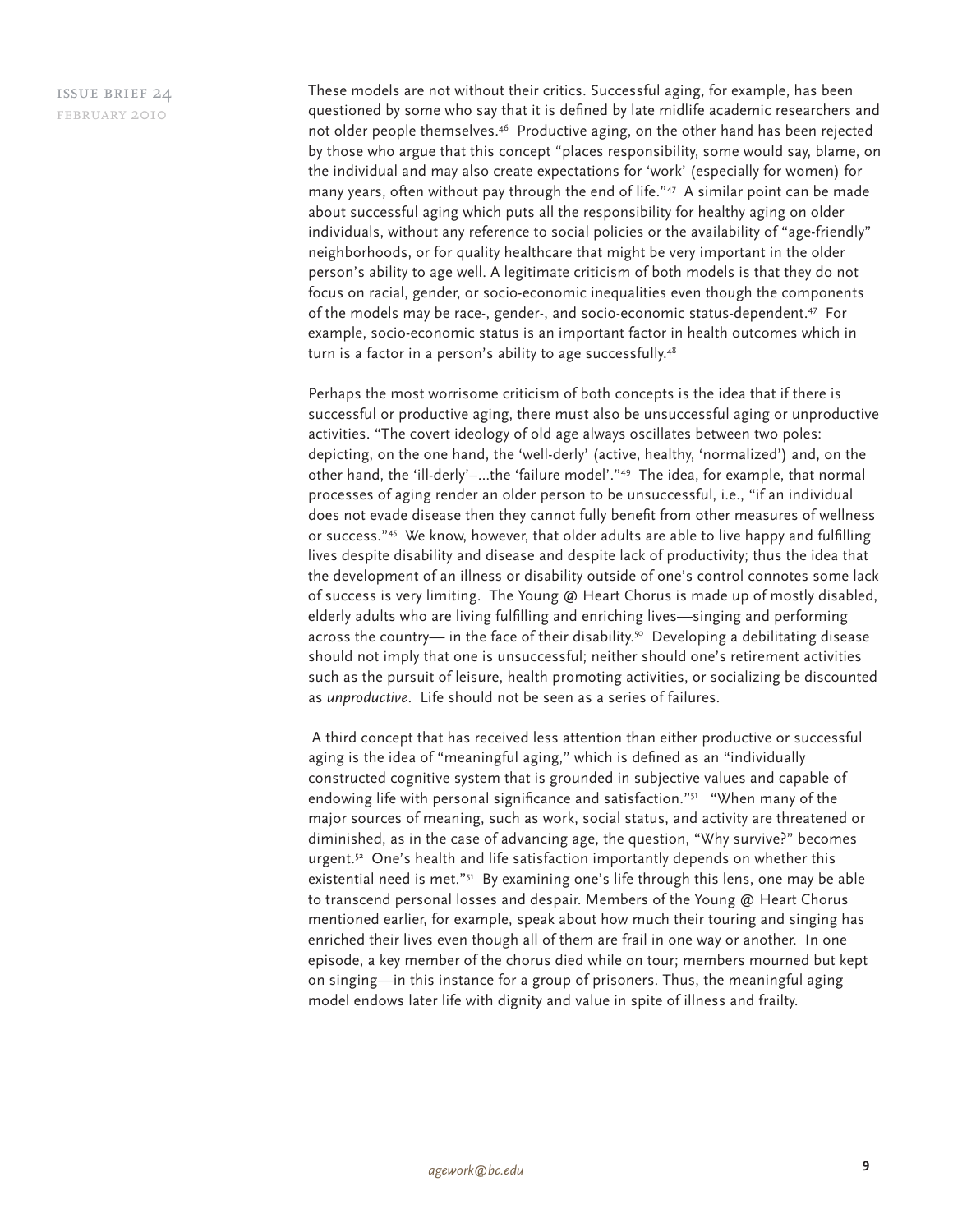## **iv. engaged as we age**

Moving forward, we need a new vision of aging well that acknowledges some of these complexities. Older adults entering the traditional retirement ages today do indeed face a very different later life context than did the generation just ahead of them—in terms of health, economic realities, and longevity. How to use all this vitality and health to the greatest advantage for society is still to be determined, not just for Baby Boomers but for future generations as well. We are interested in articulating a vision that accounts for people of different ages—what they expect, hope for, and fear about growing older—and to further an understanding of what kinds of experiences are most likely to lead to a vital and contented later life.

Building on all three frameworks of successful aging, productive aging, and meaningful aging, our revised model focuses on *engagement* with four specific activities including work, volunteering, caregiving, and education or lifelong learning. While work, volunteering, and caregiving are central to the productive aging framework, we view education, in the form of lifelong learning, as key to engagement in these activities. Continued learning and education also serve to better both the individual and his/her social world.

Taking a stance toward the importance of lifelong learning, for example, can help older adults to remain in the workforce longer, as they might be more likely to learn new skills and improve old skills, such as computer literacy. Older adults "can be trained in new productive roles in areas as varied as childcare, senior adult care, school assistance, security guarding, and conflict resolution."<sup>53</sup> Finally, lifelong learning "has the potential to improve the quality of life for an aging population. It can enrich the lives of people as they age by [providing] intellectual stimulation … [and] opportunities."54 Thus, we view educational activities as a necessary facilitator of engagement in older adulthood.

We do not assume that activities other than work, volunteering, caregiving, and education are "unproductive" or "not meaningful." We do, however, maintain that some types of engagement in later life require more in terms of changing past assumptions and expectations than do others. Leisure, for example, and socializing are typically seen as mainstream activities for older adults. Moreover, we know that older adults are often involved with caregiving–of grandchildren, children, peers, and parents–and volunteer activities as well.55 Educational activities are prevalent in some places, but these are still all too rare. Perhaps the activity that is least expected during retirement, however, is the idea of continuing paid employment during retirement, a rather new social issue that is a central focus of our work. Neither paid work nor educational activities are even listed on a recent time-use survey.55 Thus, we focus on expanding options for older adults to participate in both educational activities and paid employment, along with volunteer activities and caregiving, all of which can be used to add significance and meaning to later life. Most of these activities also can be construed as contributing to the greater good of society, not to mention the older adults themselves.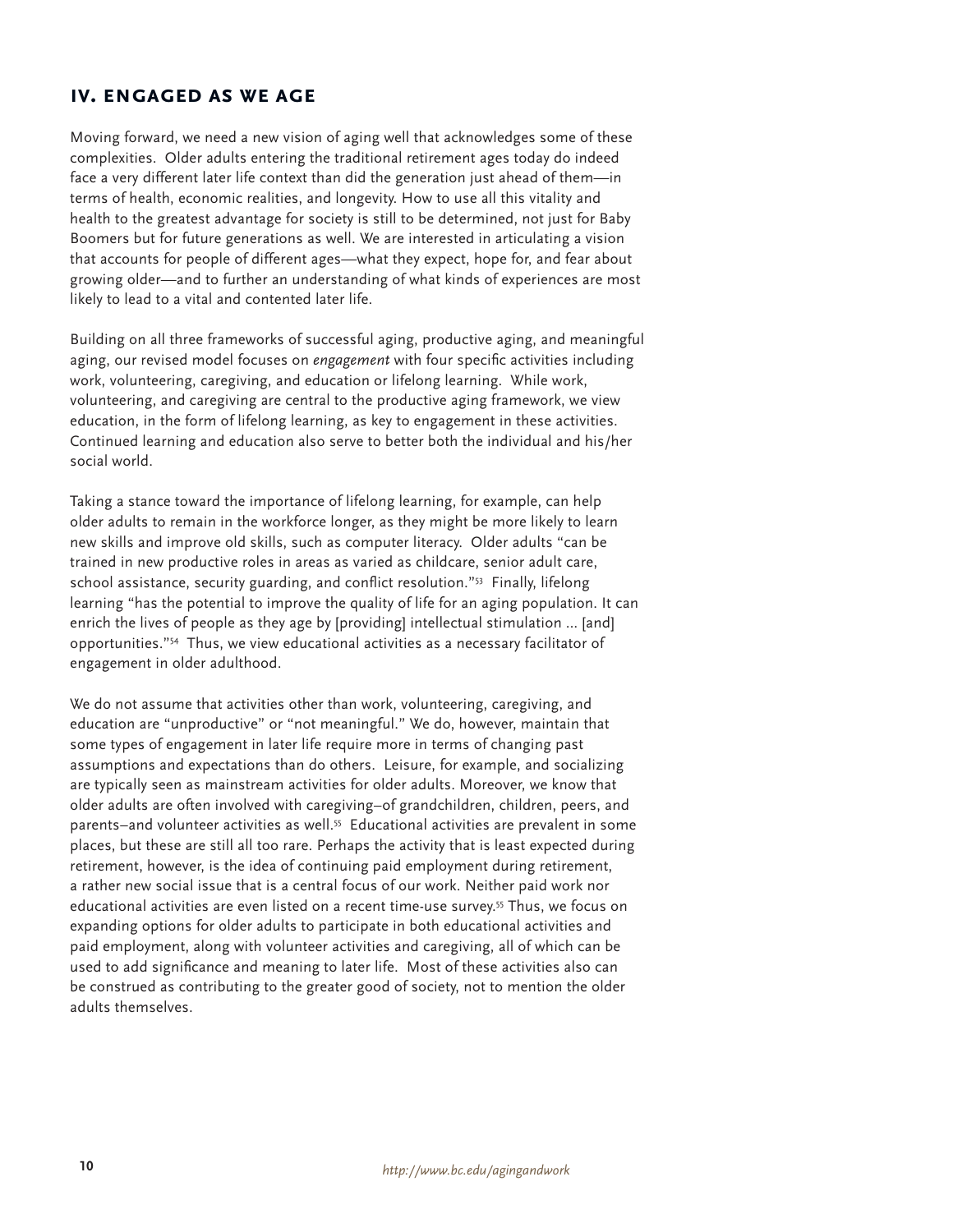#### Figure 2. Engaged As We Age



#### *Beyond Involvement to Engagement*

Previous research inquiring about the activities of older adults typically asks about *involvement*, i.e., what kinds of activities are older adults doing, and perhaps how often. We know for example, that although numbers vary from study to study, 80% of adults age 65-74 and almost 60% of people age 75 and older are involved in at least one of the four activities mentioned above; over 30% of older adults devote some time to formal volunteer activities.56 But are these older adults *engaged* with these activities? Although many researchers use the terms *involved* and *engaged* interchangeably, we maintain that there are important differences. Involvement has to do with participation in the activity while engagement connotes the quality of the connection or what occurs when someone attaches psychological importance to the activity.

To be *engaged* in the workplace, for example, is to have a sense of energetic and affective connection with one's work activities.57,58,59 Thus, one can be involved or active at the workplace, or even very committed to it, without being fully *engaged.* On the basis of these ideas, employee engagement measures have proliferated in recent years.25 Research making use of such instruments documents many positive outcomes for both employers and employees when workers are highly *engaged* with their work. However, we could find no measures that assess *engagement* levels with volunteer activities or with caregiving or with educational and training activities. The lack of understanding of both the antecedents and consequences of engagement in these areas clearly represents a gap in the literature.

"When older individuals direct their energies and talents toward identified public and private needs, they generate significant benefits for individuals, families, and communities."6 We need to learn more about how involvements in these activities interact, whether there is an optimal amount of involvement, and the extent to which greater affective involvement (i.e., *engagement*) predicts positive outcomes for the individual as well as for the recipient of their actions.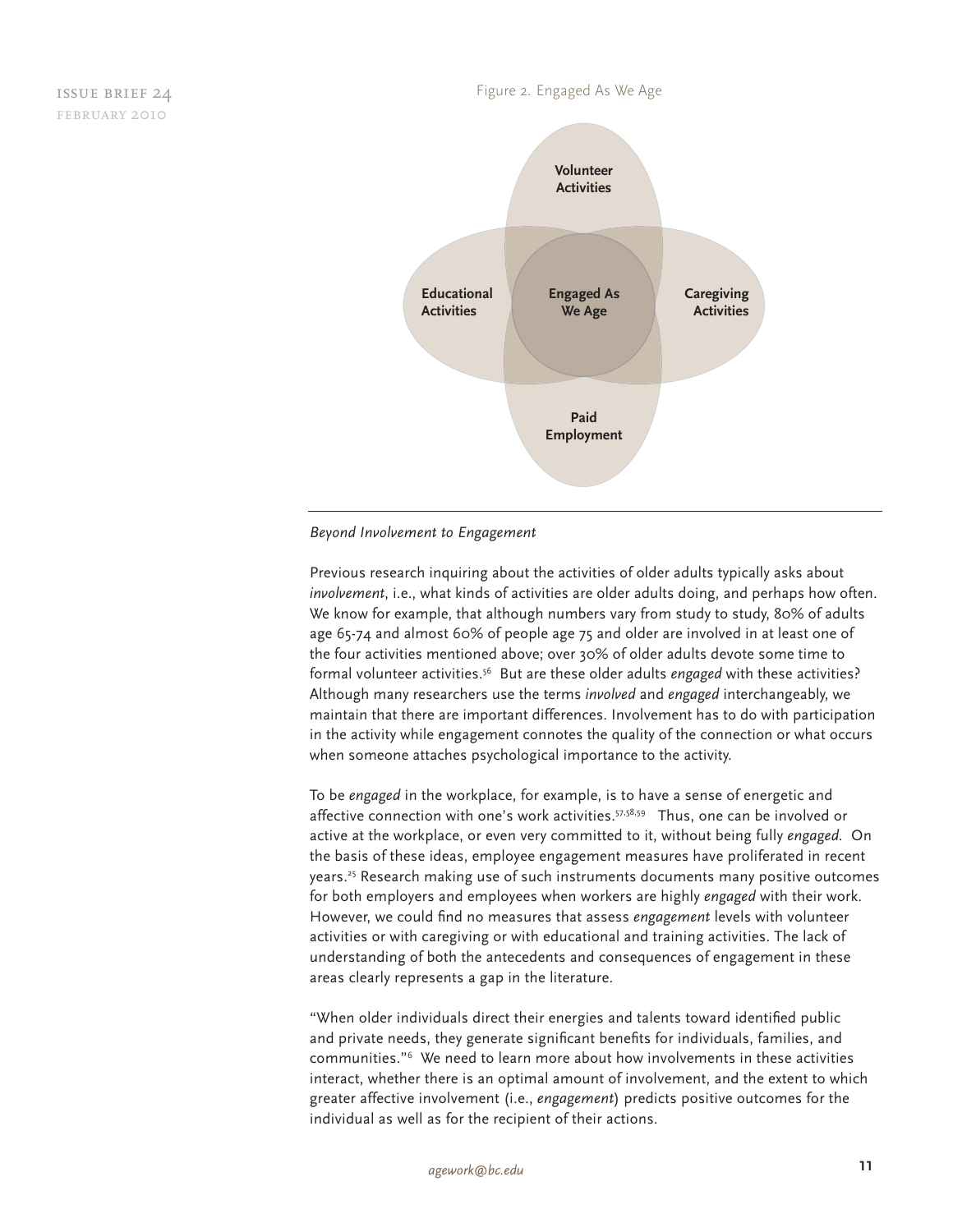#### *Are we witnessing the end of retirement as we know it?*

While there are many activities important to retirees in terms of leisure, healthpromoting behavior, spiritual development, travel, and so on, there are more opportunities for these activities than there are for the activities we have chosen as our focus. It must be noted that older adults are more involved in so-called productive activity than is commonly recognized and contribute over \$160 billion/year to the gross national product.<sup>60</sup> There are, however, still many older adults who would like to be involved in such activities, and many more who might enjoy such activities if opportunities were plentiful and if perceptions about what older adults are supposed to be doing with their time changed.

Consider volunteer activities, for example. Unfortunately, there are several barriers that mitigate against finding and getting to meaningful volunteer opportunities. First, some volunteer opportunities are age-specific (older adults need not apply). Second, there is not always adequate training available for older adults to acquire the necessary skills for specific volunteer opportunities. Third, there is not always transportation available for older adults to get to volunteer jobs.<sup>61</sup> Perhaps most important, some people report finding the activities available to volunteers to be tedious and boring "make-work" that does not draw upon their skills and abilities.

Lillian Rubin, for example, tells stories about the stumbling blocks to older professionals who want to volunteer. "In a public school system desperately in need of qualified teachers, the services of a retired college history professor I met were turned away because he wasn't properly credentialed by the state to teach high school. College, yes, but not high school."62

There are still more barriers to engagement with paid work for older adults, especially those who have crossed the retirement age of 65. As noted in old-way-of-thinking #3, most retirees are perfectly capable of doing any kind of work they desire for 15 years post conventional retirement ages. Yet, few opportunities exist.

Almost half of retired persons in a recent survey reported that they do not participate in volunteer or paid work; 70% of these report that watching TV is their primary retirement activity. More importantly, these unengaged retirees also report that there are few opportunities in their area for either volunteering or paid work.<sup>63</sup>

Thus, our focus is on increasing the potential for engagement with the activities of paid work, volunteering, caregiving, and education for those who want to participate. There are great social and political needs in our society today, many of which would benefit from the skills and experience of older people. "Beyond working as greeters in Wal-Marts—or the better option of embarking on new careers based on unfulfilled lifelong interests—Older Americans could help address many pressing national needs, such as looming teacher shortages, caregiving for the very elderly, mentoring the young and providing support for charitable and nonprofit organizations. Many also could be hired part-time for their experience, to train and impart knowledge to younger workers<sup>"64</sup>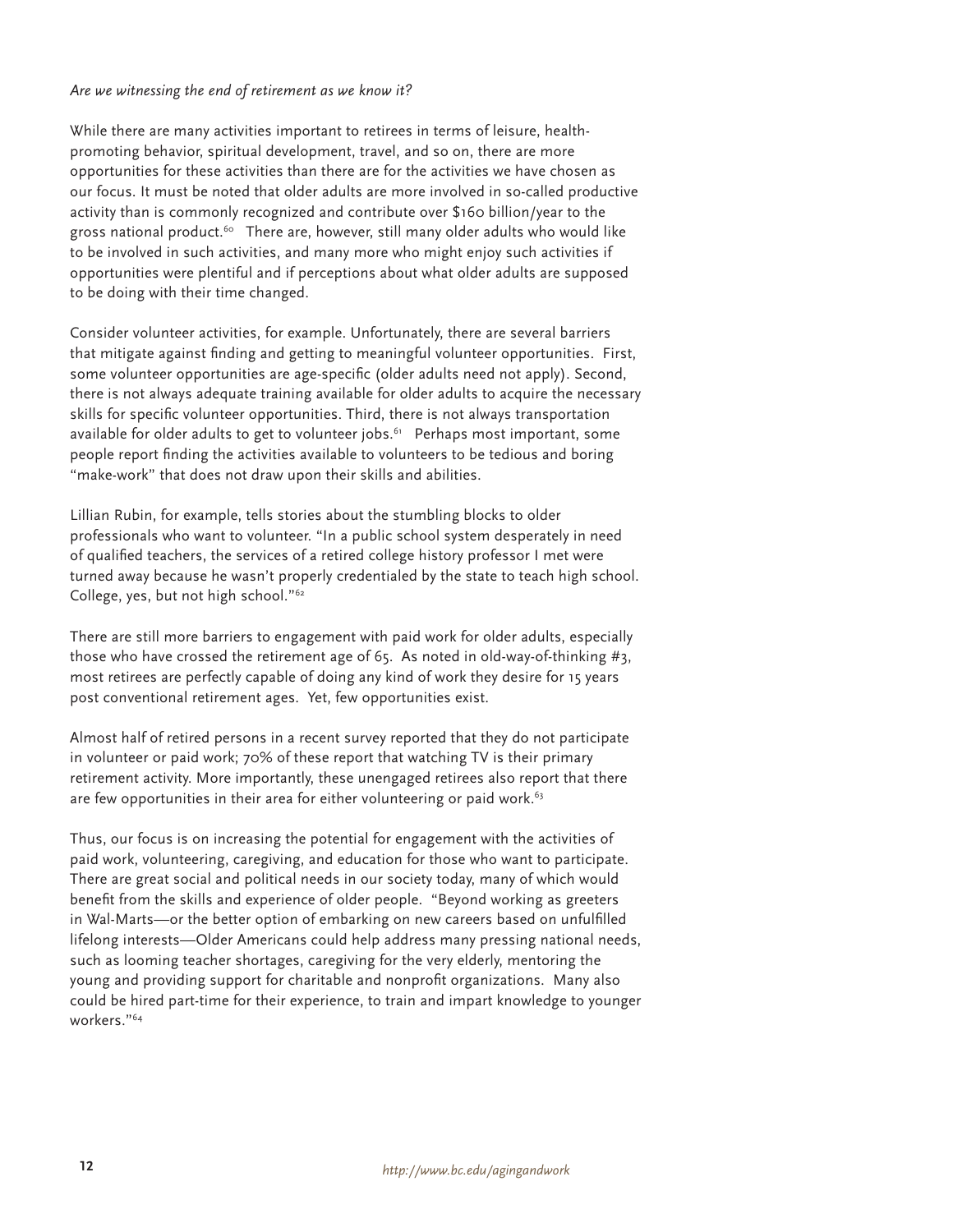As with many things that we look back on with nostalgia, the old days of retirement probably never were a time of complete rest and relaxation. Today, however, both the longevity revolution and the current economic climate are leading to new views of retirement.

The disengagement paradigm has been resoundingly refuted. Engagement is important for the well-being of older citizens as well as for society.<sup>65,66</sup> Are we witnessing the end of retirement as we know it? We think so. As Lillian Rubin (2007) said:

*All of us are now in uncharted territory, a stage of life not seen before in human history. And whether woman or man, whether working-class or professional, we are all wondering how we'll live, what we'll do, who we'll be for the next twenty or thirty years.*<sup>62</sup>

Understanding more about the potential for engaged aging, examining both its antecedents and its consequences, at this transition represents a tremendous challenge and a tremendous opportunity. By pointing to the barriers and lack of structure for older adults' engagement with life, we hope to encourage new ways of thinking that facilitate our moving beyond the idea of old age as a "roleless role."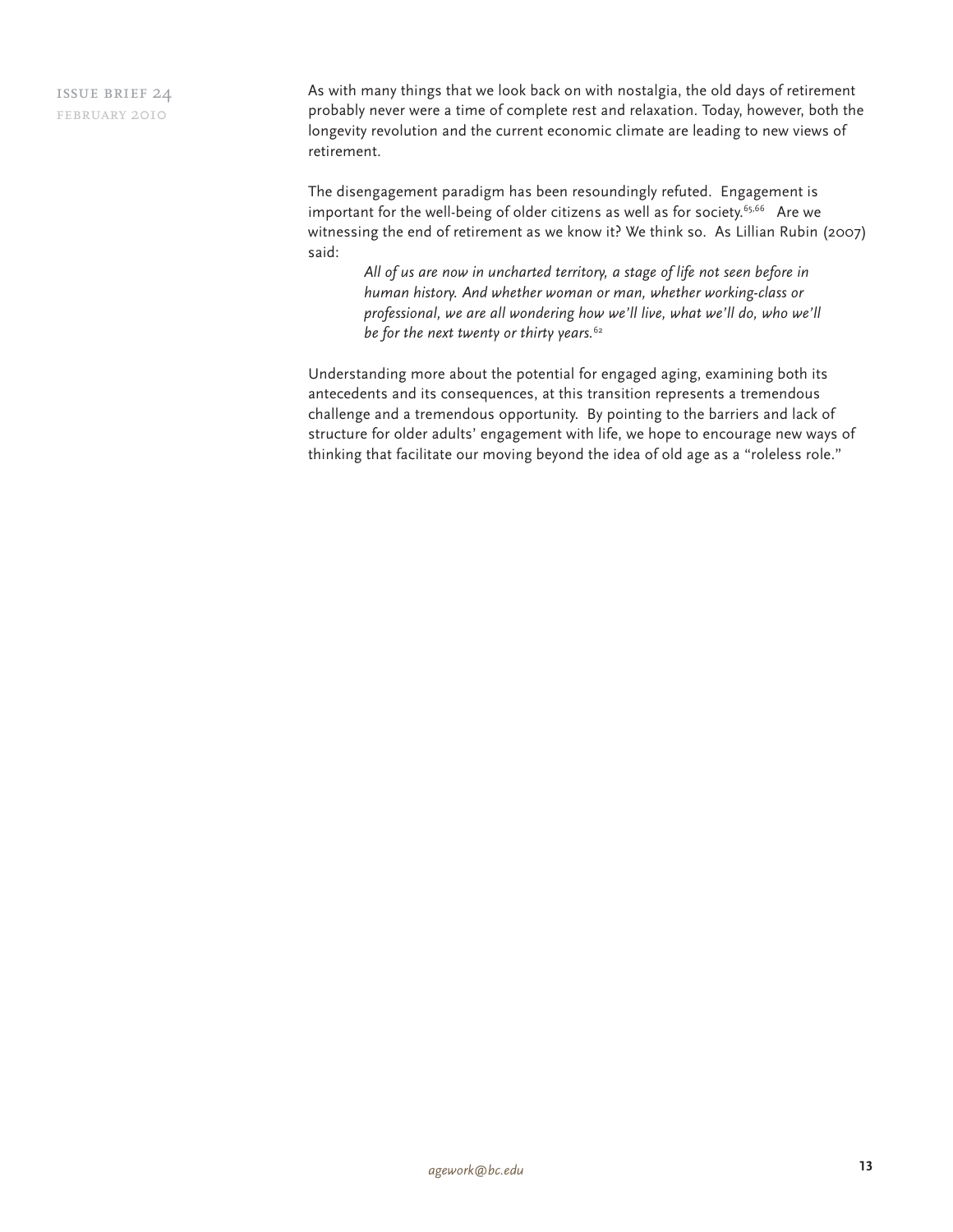## **endnotes**

- 1 Freedman, M. (2007). *Encore: Findings work that matters in the second half of life* (Hardcover ed.). New York: PublicAffairs, Perseus Books Group.
- 2 Butler, R. (2008). *The longevity revolution: The benefits and challenges of living a long life*. New York, NY: PublicAffairs, Perseus Books Group.
- 3 James, J. B., & Wink, P. (Eds.). (2007). *The crown of life : Dynamics of the early postretirement period*. New York, NY: Springer Publishing Co.
- 4 Rowe, J. W., & Kahn, R. L. (1998). *Successful aging*. New York: Pantheon/Random House.
- 5 Lynott, R. J., & Lynott, P. P. (1996). Tracing the course of theoretical development in the sociology of aging. *The Gerontologist, 36*(6), 749-760. doi:10.1093/geront/36.6.749
- 6 Morrow-Howell, N., Hinterlong, J. E., & Sherraden, M. (Eds.). (2001). *Productive aging: Concepts and controversies*. Baltimore, MD: John Hopkins University Press.
- 7 Vaillant, G. E. (2002). *Aging well*. Boston, MA: Little, Brown.
- 8 Baltes, P. B., & Baltes, M. M. (1990). Psychological perspectives on successful aging: The model of selective optimization with compensation. In P. B. Baltes & M. M. Baltes (Eds.), *Successful aging: Perspectives from the behavioral sciences* (pp. 1–34). New York: Cambridge University Press.
- 9 Baltes, M. M., & Carstensen, L. L. (1996). The process of successful ageing. *Ageing and Society, 16*, 397–422.
- 10 This list is not exhaustive. These represent the 15 old ways of thinking relevant to this issue brief.
- 11 Laslett, P. (1991). *A fresh map of life: The emergence of the third age.* Cambridge, MA: Harvard University Press.
- 12 Pfizer. (2007). *The health status of older adults.* USA: Pfizer. Retrieved from http://media.pfizer.com/files/ products/The\_Health\_Status\_of\_Older\_Adults\_2007.pdf
- 13 Gregg, E. W., Pereira, M. A., & Caspersen, C. J. (2000). Physical activity, falls, and fractures among older adults: A review of the epidemiologic evidence. *Journal of the American Geriatrics Society, 48*(8), 883-893.
- 14 Manton, K. G., Gu, X., & Lamb, V. L. (2006). Change in chronic disability from 1982 to 2004/2005 as measured by long-term changes in function and health in the U.S. elderly population. *Proceedings of the National Academy of Sciences, 103*(48), 18374-18379. doi:10.1073/pnas.0608483103
- 15 Schulz, J. H., & Binstock, R. H. (2006). *Aging nation : The economics and politics of growing older in america.* Westport, Connecticut: Praeger Publishers.
- 16 Breytspraak, L. (2007). *Nursing home diaries: How many seniors really end up in nursing homes?* Retrieved 11/19, 2009, from http://www.nursinghomediaries.com/howmany.php
- 17 Goldberg, J. H., Breckenridge, J. N., & Sheikh, J. I. (2003). Age differences in symptoms of depression and anxiety: Examining behavioral medicine outpatients. *Journal of Behavioral Medicine, 26*(2), 119-132. doi:10.1023/A:1023030605390
- 18 Kessler, R. C., Berglund, P., Demler, O., Jin, R., Merikangas, K. R., & Walters, E. E. (2005). Lifetime prevalence and age-of-onset distributions of DSM-IV disorders in the national comorbidity survey replication. *Archives of General Psychiatry, 62*(6), 593-602. doi:10.1001/archpsyc.62.6.593
- 19 Centers for Disease Control and Prevention & The National Association of Chronic Disease Directors. (2008). *The state of mental health and aging in america issue brief 1: What do the data tell us?* Atlanta, GA: National Association of Chronic Disease Directors.
- 20 Carstensen, L. L. (2009). *A long bright future: An action plan for a lifetime of happiness, health, and financial security*. New York, NY, US: Broadway Books.
- 21 Grafova, I., McGonagle, K., & Stafford, F. (2007). Functioning and well-being in the third age: 1986-2001. In J. B. James, & P. Wink (Eds.), *The crown of life: Dynamics of the early post-retirement period* (pp. 19-38). New York, NY: Springer Publishing Co.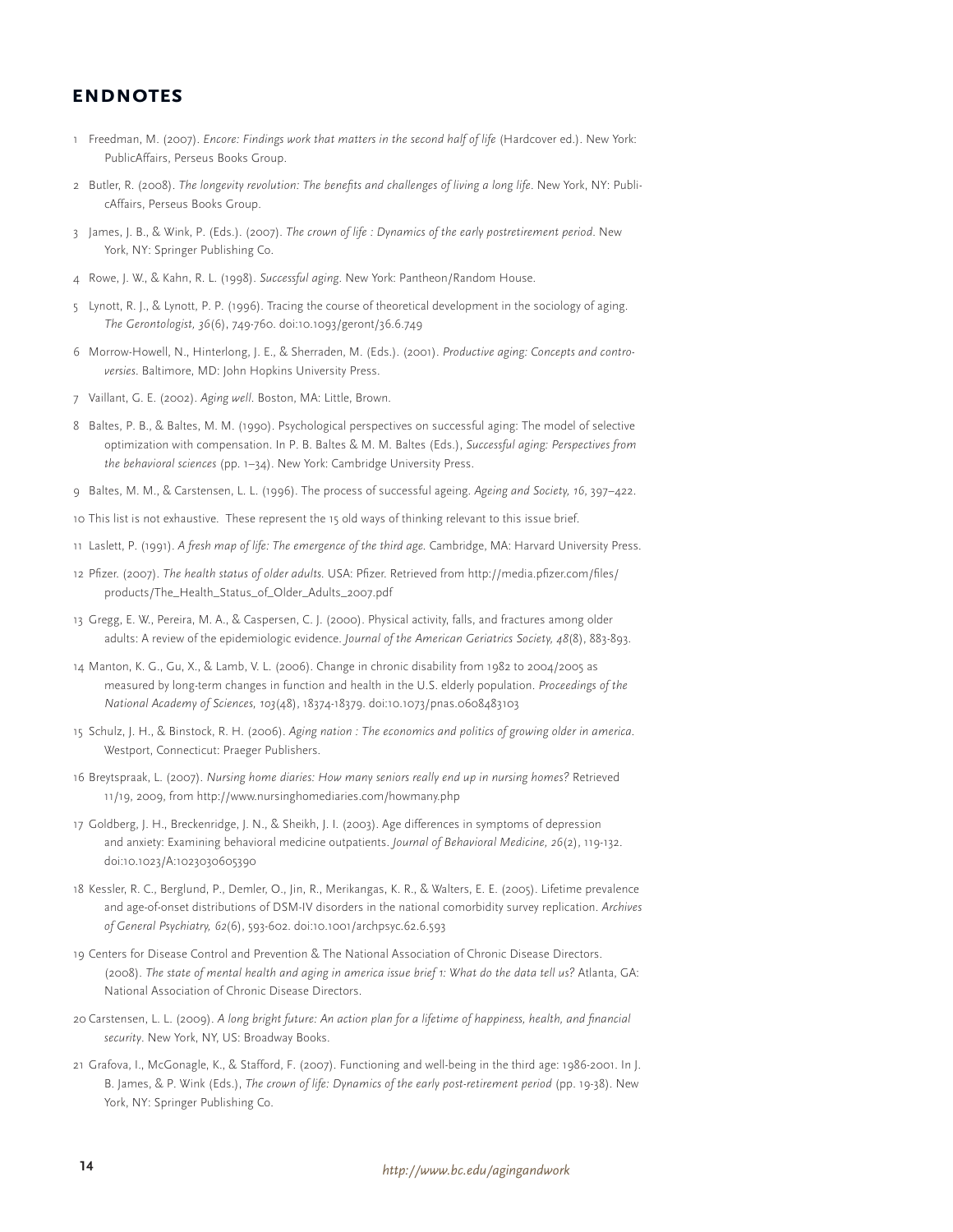- 22 Hedge, J. W., Borman, W. C., & Lammlein, S. E. (2006). *The aging workforce: Realities, myths, and implications for organizations.* Washington, DC, US: American Psychological Association. doi:10.1037/11325-000
- 23 Levy, B. R., & Banaji, M. R. (2004). Implicit ageism. In T. D. Nelson (Ed.), *Ageism: Stereotyping and prejudice against older persons.* (Paperback ed., pp. 49-75). Cambridge, MA, US: The MIT Press.
- 24 Butrica, B. A., Iams, H. M., Smith, K. E., & Toder, E. J. (2009). *The disappearing defined benefit pension and its potential impact on the retirement incomes of boomers* (Working Papers No. 2009-2). Chestnut Hill, MA: Center for Retirement Research at Boston College. Retrieved from http://crr.bc.edu/images/stories/Working\_Papers/wp\_2009\_2.pdf
- 25 James, J.B., McKechnie, S.P., & Swanberg, J.E. (in press). Predicting employee engagement in an age-diverse retail workforce. *Journal of Organizational Behavior. A Special Issue: Contemporary Empirical Advancements in the Study of Aging in the Workplace.*
- 26 James, J. B., & Spiro, A., III. (2007). The impact of work on the psychological health and well-being of older americans. In J. B. James, & P. Wink (Eds.), *The crown of life: Dynamics of the early post-retirement period* (pp. 153-174). New York, NY: Springer Publishing Co.
- 27 Smyer, M. A., & Pitt-Catsouphes, M. (2007). The meanings of work for older workers. *Generations, 31*(1), 23-30.
- 28 Moen, Phyllis and Patricia Roehling. 2005. *The Career Mystique: Cracks in the American Dream.* Boulder, CO: Rowman & Littlefield.
- 29 Pavalko, E., & Artis, J. (1997). Women's caregiving and paid work: Causal relationships in late midlife. *Journals of Gerontology Series B: Psychological Sciences and Social Sciences, 52*(4), S170-179.
- 30 Gerstel, N., & Gallagher, S. K. (2001). Men's caregiving: Gender and the contingent character of care. *Gender and Society, 15*(2), 197-217.
- 31 Dentinger, E., & Clarkberg, M. (2002). Informal caregiving and retirement timing among men and women: Gender and caregiving relationships in late midlife. *Journal of Family Issues, 23*(7), 857-879. doi:10.1177/019251302236598
- 32 Kite, M. E., Stockdale, G. D., Whitley, B. E., Jr., & Johnson, B. T. (2005). Attitudes toward younger and older adults: An updated meta-analytic review. *Journal of Social Issues, 61*(2), 241-266. doi:10.1111/j.1540- 4560.2005.00404.x
- 33 Rosen, B., & Jerdee, T. H. (1976). The nature of job-related age stereotypes. *Journal of Applied Psychology, 61*(2), 180-183. doi:10.1037/0021-9010.61.2.180
- 34 Sterns, H. L., & Miklos, S. M. (1995). The aging worker in a changing environment: Organizational and individual issues. *Journal of Vocational Behavior.Special Issue: Careers from Midlife, 47*(3), 248-268. doi:10.1006/jvbe.1995.0003
- 35 Gordon, Arvey, Hodges, Sowanda, & King, 2000, as cited in, Hedge, J. W., Borman, W. C., & Lammlein, S. E. (2006). *The aging workforce: Realities, myths, and implications for organizations.* Washington, DC, US: American Psychological Association. doi:10.1037/11325-000
- 36 Finkelstein, L. M., Burke, M. J., & Raju, M. S. (1995). Age discrimination in simulated employment contexts: An integrative analysis. *Journal of Applied Psychology, 80*(6), 652-663. doi:10.1037/0021-9010.80.6.652
- 37 Novelli, W. D. (2002). How aging boomers will affect American business. *Paper Presented at the Meeting of the Wisemen,* New York.
- 38 Farr, J. L., Tesluk, P. E., & Klein, S. R. (1998). *Organizational structure of the workplace and the older worker.*  New York, NY, US: Springer Publishing Co.
- 39 Monk, C., & Munnell, A. (2009). *The implications of declining retiree health insurance* (Working Paper No. 2009-15). Chestnut Hill, MA: Center for Retirement Research at Boston College. Retrieved from http://crr. bc.edu/images/stories/Working\_Papers/wp\_2009-15.pdf
- 40 Merrill Lynch. (2005). *The merrill lynch new retirement survey: A perspective from the baby boomer generation.* New York: Merrill Lynch. Retrieved from http://askmerrill.ml.com/pdf/RetirementSurveyReport.pdf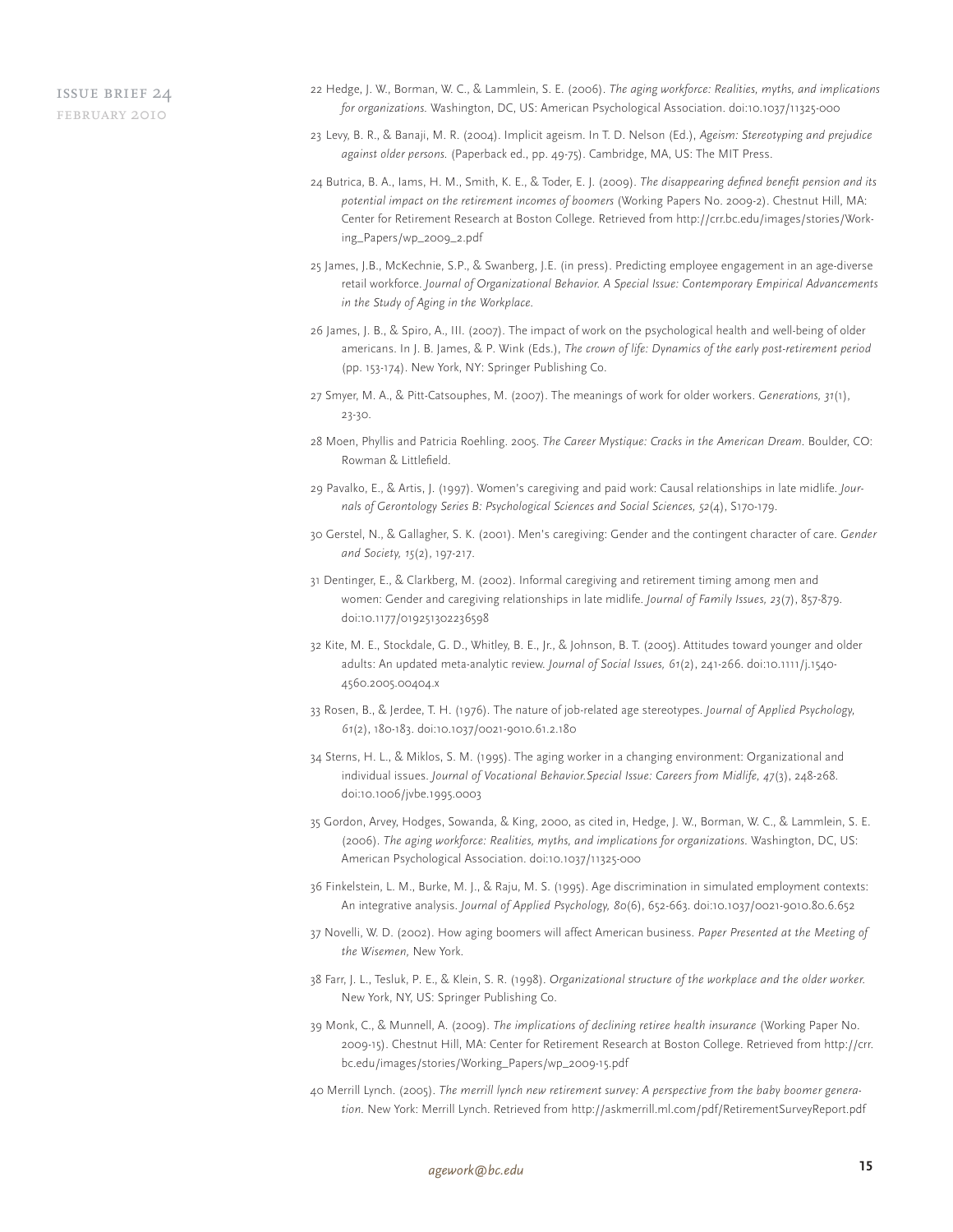- 41 Sorensen, A. (2007). The demography of the third age. In J. B. James, & P. Wink (Eds.), *The crown of life: Dynamics of the early post-retirement period* (pp. 1-18). New York, NY: Springer Publishing Co.
- 42 Bell, J. Z. (1978). Disengagement versus engagement: A need for greater expectations. *Journal of the American Geriatrics Society, 26*(2), 89-95.
- 43 Mabry, J. B., & Bengston, V. L. (2005). Disengagement theory. In E. B. Palmore, L. G. Branch & D. K. Harris (Eds.), *Encyclopedia of ageism* (pp. 113-120). Binghamton, NY: Haworth Press.
- 44 See figure 1, Rowe, J. W., & Kahn, R. L. (1997). Successful aging. *The Gerontologist, 37*(4), 433-440.
- 45 Byrnes, M. E., & Dillaway, H. E. (2004). Who is "Successful" at aging? A critique of the literature and a call for more inclusive perspectives. Paper presented at the the *Annual Meeting of the American Sociological Association*, San Francisco, CA. Retrieved from http://www.allacademic.com/meta/p108312\_index.html
- 46 Dillaway, H. E., & Byrnes, M. (2009). Reconsidering successful aging: A call for renewed and expanded academic critiques and conceptualizations. *Journal of Applied Gerontology, 28*(6), 702-722. doi:10.1177/0733464809333882
- 47 Estes, C., Linkins, K. W., & Binney, E. A. (2001). Critical perspectives on aging. In C. Estes, & Associates (Eds.), *Social policy and aging* (pp. 23-44). Thousand Oaks, CA: Sage Publications.
- 48 Braveman, P. A., Cubbin, C., Egerter, S., Chideya, S., Marchi, K. S., Metzler, M., & Posner, S. (2005). Socioeconomic status in health research: One size does not fit all. *JAMA: The Journal of the American Medical Association, 294*(22), 2879-2888. doi:10.1001/jama.294.22.2879
- 49 Moody, as cited in, Morrow-Howell, N., Hinterlong, J. E., & Sherraden, M. (Eds.). (2001). *Productive aging: Concepts and controversies.* Baltimore, MD: John Hopkins University Press.
- 50 See for example http://www.youngatheartchorus.com/about.php
- 51 Wong, P. T. (1989). Personal meaning and successful aging. *Canadian Psychology/Psychologie Canadienne, 30*(3), 516-525. doi:10.1037/h0079829
- 52 Buettner, D. (2008). *The blue zone : Lessons for living longer from the people who've lived the longest.* Washington, D.C.: National Geographic.
- 53 Wolff, L. (2000). *Lifelong learning for the third age.* Washington, DC: Inter-American Development Bank. Retrieved from http://www.iadb.org/sds/doc/Edu&Tech20.pdf
- 54 Turner, J. A., Toft, C., & Witte, H. A. (2008). *Lifelong learning for an aging population: Lessons from Scandinavia.* Washington, DC: AARP. Retrieved from http://www.aarpinternational.org/usr\_doc/LifelongLearning\_Scandinavia.pdf
- 55 Krantz-Kent, R., & Stewart, J. (2007). How do older Americans spend their time? *Monthly Labor Review, 130*(5), 8-26.
- 56 Zedlewski, S. R., & Schaner, S. G. (2005). *Older adults' engagement should be recognized and encouraged*  (Perspectives on Productive Aging Policy Brief 1). Washington, DC: Urban Institute. Retrieved from http:// www.urban.org/UploadedPDF/311201\_Perspectives1.pdf
- 57 Kahn, W. A. (1990). Psychological conditions of personal engagement and disengagement at work. *Academy of Management Journal, 33*(4), 692-724.
- 58 Schaufeli, W. & Bakker, A. (2004). *Utrecht Work Engagement Scale: Preliminary manual [*Version 1.1]. Utrecht, Netherlands: Occupational Health Psychology Unit, Utrecht University. Retrieved from http://www. schaufeli.com/
- 59 Pitt-Catsouphes, M., & Matz-Costa, C. (2009). *Engaging the 21st century multi-generational workforce: Findings from the age & generations study* (Issue Brief No. 20). Chestnut Hill, MA: Sloan Center on Aging & Work at Boston College. Retrieved from http://agingandwork.bc.edu/documents/IB20\_Engagement\_2009-02-10. pdf
- 60 Johnson, R. W., & Schaner, S. G. (2005). *Value of unpaid activities by older americans tops \$160 billion per year*  (Perspectives on Productive Aging Policy Brief 4). Washington, DC: Urban Institute. Retrieved from http:// www.urban.org/publications/311227.html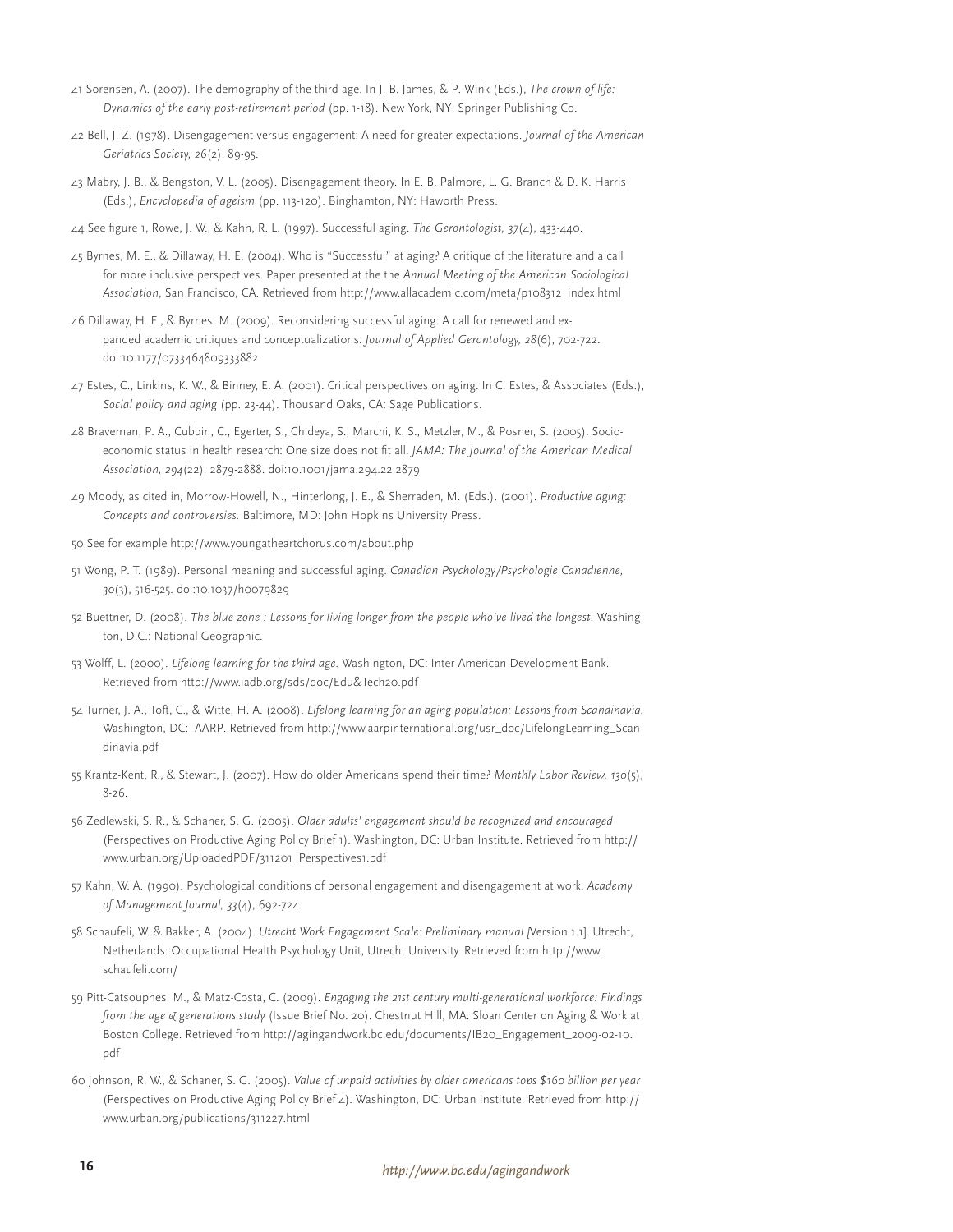- 61 O'Neil, G., & Lindberg, B. (2005). *Civic engagement in an older america.* USA: The Gerontological Society of America. Retrieved from http://www.agingsociety.org/agingsociety/Pages%20from%20Geron-NLSept05. pdf
- 62 Rubin, L. B. (2007). *60 on up: The truth about aging in america.* Boston, MA: Beacon Press.
- 63 Kaskie, B., Imhof, S., Cavanaugh, J., & Culp, K. (2008). Civic engagement as a retirement role for aging americans. *The Gerontologist, 48*(3), 368-377.
- 64 Yarrow, A. L. (2009, November 3, 2009). The new 'awkward age'. *The Baltimore Sun,* Retrieved from http:// www.baltimoresun.com/news/opinion/oped/bal-op.awkwardage03nov03,0,2885102.story
- 65 Windsor, T. D., Anstey, K. J., & Rodgers, B. (2008). Volunteering and psychological well-being among youngold adults: How much is too much? *The Gerontologist, 48*(1), 59-70.
- 66 Morrow-Howell, N. (2000). Productive engagement of older adults: Effects on well-being. St. Louis, MO: Washington University.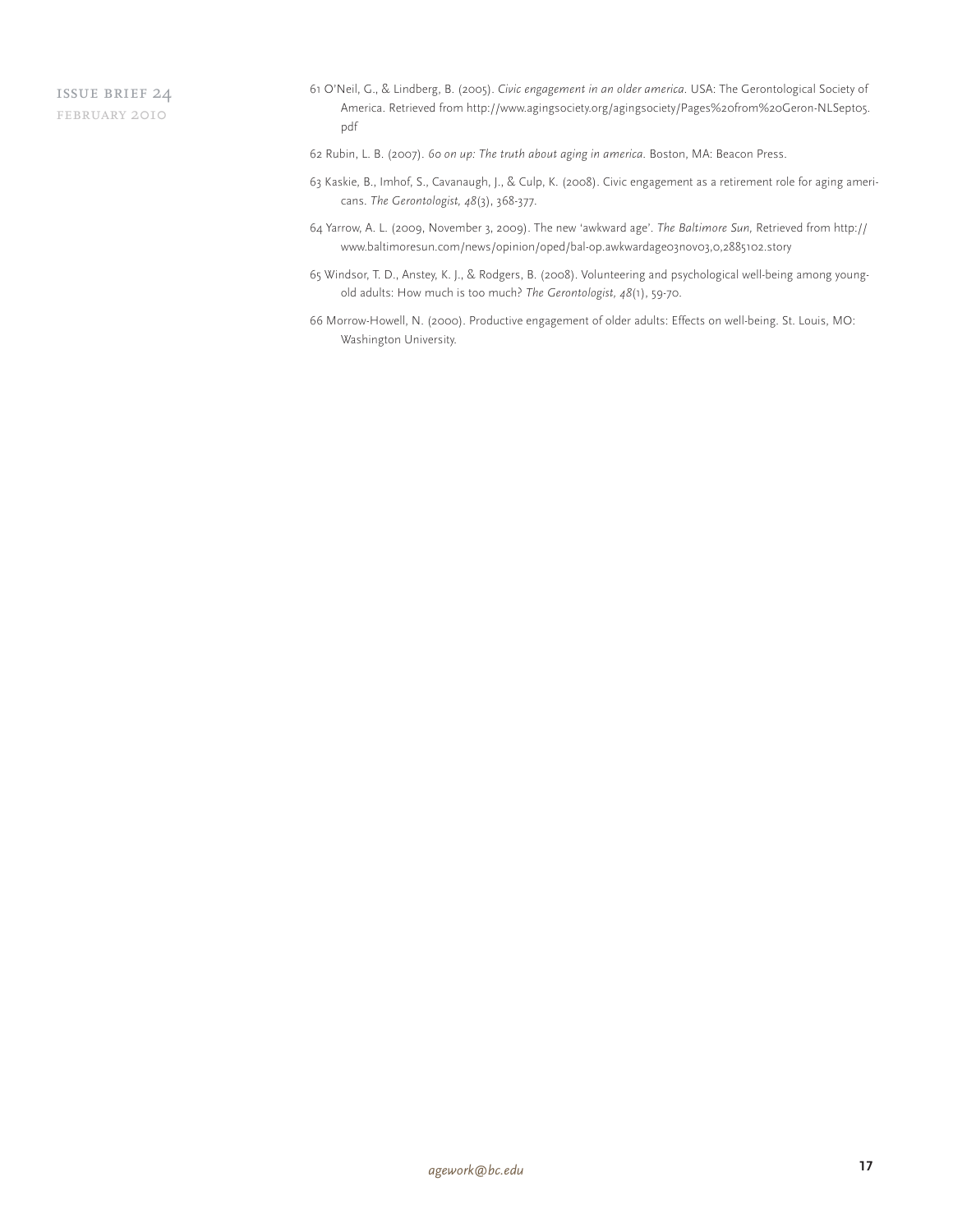## **Authors**

*Jacquelyn B. James, Ph.D.*, a personality and developmental psychologist, is co-director of research at the Sloan Center on Aging & Work and a research professor at the Lynch School of Education at Boston College. Her research has focused on the meaning and experience of work in women's lives, gender roles, and adult development. Dr. James is past-president of the Society for the Study of Human Development and serves on the editorial board of the society's flagship journal, Research in Human Development.

*Elyssa Besen* is a Research Assistant at the Sloan Center on Aging & Work and a firstyear doctoral student in the Applied Development Psychology Program in the Lynch School of Education at Boston College. She earned her BA in Psychology from Brandeis University. She is interested in studying the impact of work on adult development

*Christina Matz-Costa, MSW, Ph.D. Candidate*, is a research associate at the Sloan Center on Aging & Work at Boston College, where she is the Senior Project Manager in charge of data management and analysis for the Age & Generations Study and the National Study of Business Strategy and Workforce Development. Christina is also a doctoral candidate in the Social Work Department at Boston College. Her research interests include employee engagement, productive aging, work-family issues, employer response to the aging of the workforce, quantitative data analysis and multilevel modeling.

*Marcie Pitt-Catsouphes, Ph.D.,* is Director of the Sloan Center on Aging & Work at Boston College. She is an Associate Professor at the Boston College Graduate School of Social Work and also holds appointments at the Boston College Carroll School of Management as well as the Middlesex University Business School in London. Dr. Pitt-Catsouphes received the 2006 Work-Life Legacy Award from the Families and Work Institute.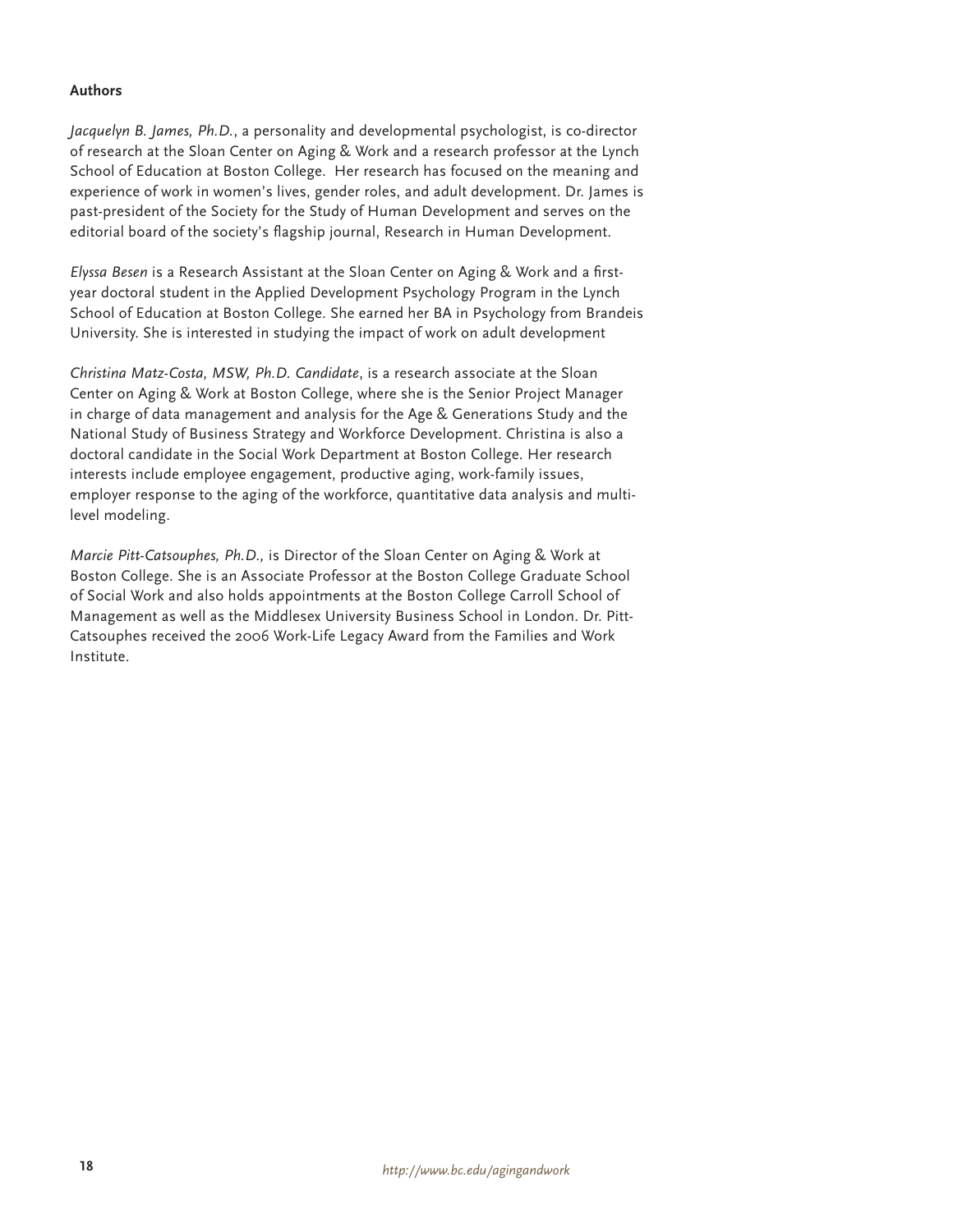#### **The Sloan Center on Aging & Work at Boston College**

The Sloan Center on Aging & Work at Boston College was founded in 2005. Working in partnership with workplace decision makers, the Center promotes the quality of employment for the 21st century multigenerational workforce. The Center strives to put evidence into practice to improve employment experiences for both employers and employees. We place a particular emphasis on workplace flexibility that supports 21st century ways of getting work done and enhances employees' work experiences. Our multitiered strategy includes combining employer-engaged research and academic rigor with innovative communications. We engage multidisciplinary teams of researchers from around the world to forward three research streams—the U.S. National Initiatives, the State Initiatives, and the Global Initiatives.

The Sloan Center's U.S. National Initiatives partners with scholars and employers across the United States, placing a particular emphasis on workplace flexibility. Together, we explore the intersection of employee preferences with employer practices and chronicle emerging strategies as they evolve. Current projects include analyses of the Health and Retirement Study, Elder Care, Workplace Flexibility, and Multigenerational Talent, and the Age & Generations Study.

The Center on Aging & Work is grateful for the continued support of the Alfred P. Sloan Foundation.

For more information about the Sloan Center on Aging & Work at Boston College, please visit: http://agingandwork.bc.edu.

Contact us: Sloan Center on Aging & Work 140 Commonwealth Avenue–3 Lake Street Building Chestnut Hill, MA 02467 Phone: 617.552.9195 • Fax: 617.552.9202 agework@bc.edu